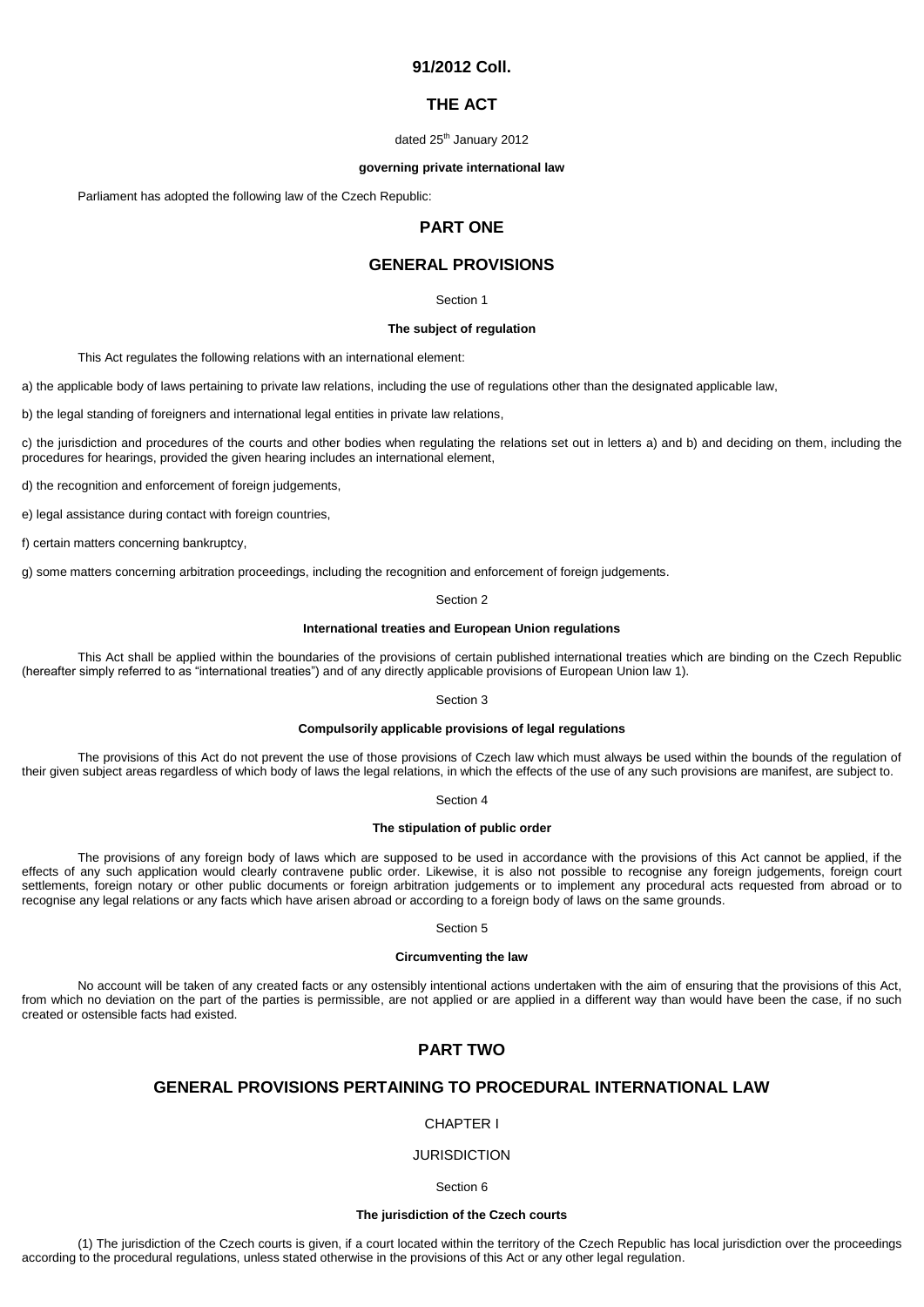(2) If the Czech courts have jurisdiction with regard to a given matter, said jurisdiction will also apply to any mutual motions arising from the legal relations in question or from the same factual circumstances.

## Section 7

## **Exemptions from the jurisdiction of the Czech courts**

(1) Foreign states are exempt from the jurisdiction of the Czech courts in the case of proceedings based on their actions and acts undertaken when exercising their state, governmental and other public jurisdictions and functions. This exemption also applies to any of their property which has been used or designated for any such actions.

(2) The exemption to the jurisdiction of the Czech courts does not apply to any other actions, acts or cases in which it is possible to exercise rights against a foreign state in the courts of another state in accordance with general international law.

(3) The Czech courts shall not have jurisdiction over individuals, international organisations and institutions which enjoy immunity in the Czech Republic in accordance with international treaties, general international law or Czech legal regulations. This exemption applies to the extent set out in the aforementioned sources of the immunity.

(4) The provisions of subsections 1 and 3 also apply to the delivery of written materials, the summoning of witnesses, the enforcement of judgements or any other procedural acts.

(5) Deliveries to foreign states, international organisations and institutions and to individuals enjoying the protection of immunity in cases where they are not exempt from the jurisdiction of the Czech courts will be mediated by the Ministry of Foreign Affairs. It is not possible to make deliveries in this manner, the court shall appoint a guardian.

(6) The provisions of subsections 1 to 5 are also to be used appropriately by any other Czech public bodies when deciding on any of the matters regulated by this Act.

## CHAPTER II

## PROVISIONS PERTAINING TO PROCEEDINGS

### Section 8

### **The basic provisions**

(1) The Czech courts will undertake any proceedings in accordance with Czech procedural regulations and the parties will be of equal standing when exercising their rights.

(2) Proceedings commenced in a different state will not prevent the commencement of proceedings pertaining to the same matter between the same participants in a Czech court. If the proceedings in the Czech court commence later than the proceedings held in another state, the Czech court may suspend its proceedings in justified cases, if it can be expected that the foreign body's judgement will be recognised in the Czech Republic.

### **The status of foreigners and foreign entities in proceedings**

### Section 9

(1) The capacity of a foreigner to become a participant in proceedings and his or her procedural capacity is subject to the law of the state in which the foreigner is usually resident. It is sufficient, however, if the foreigner enjoys the given capacity upon the basis of Czech law.

(2) The capacity of foreign entities other than natural persons to become participants in proceedings and their procedural capacity is subject to the body of laws according to which said entity has been established. It is sufficient, however, if said entity's capacity is based on Czech law.

## Section 10

Foreigners and international legal entities are entitled to exemptions from court fees and advances and to the provision of free counsel to protect their interests under the same conditions which apply to citizens of the Czech Republic and Czech legal entities, provided that reciprocity is guaranteed. The condition pertaining to the reciprocity guarantee does not apply to citizens of European Union member states or to citizens of the states which constitute the European Economic Area.

### Section 11

(1) The court may require a foreigner who has his or her usual place of residence abroad or an international legal entity which is seeking a judgement on property rights to deposit security in order to cover any court costs on the basis of a proposal from the defendant. Should this security not be deposited, the court will not continue in the proceedings against the will of the defendant and will suspend the proceedings. The plaintiff must be informed of this.

(2) The provision of the security cannot be imposed, if

a) the proposal for it to be deposited was submitted at a time when the defendant was already acting in the matter or undertaking a procedural act, despite the fact that the defendant already knew that the plaintiff was not a citizen of the Czech Republic or a Czech legal entity or that the plaintiff had lost his or her Czech citizenship or ceased to be a Czech legal entity or that the plaintiff's usual place of residence was not in the Czech Republic,

b) the security is not required from a citizen of the Czech Republic or a Czech legal entity under similar circumstances in the state where the plaintiff is a citizen.

c) the plaintiff owns real estate in the Czech Republic at a price which is sufficient to cover any costs which may arise for the defendant during the proceedings,

d) the proposal to commence the proceedings includes a judicial payment order, or

e) the plaintiff is exempt from court costs and advances.

(3) The obligation to deposit the security cannot be imposed upon the citizens of European Union member states or on the citizens of any of the states which constitute the European Economic Area.

### **Foreign public instruments**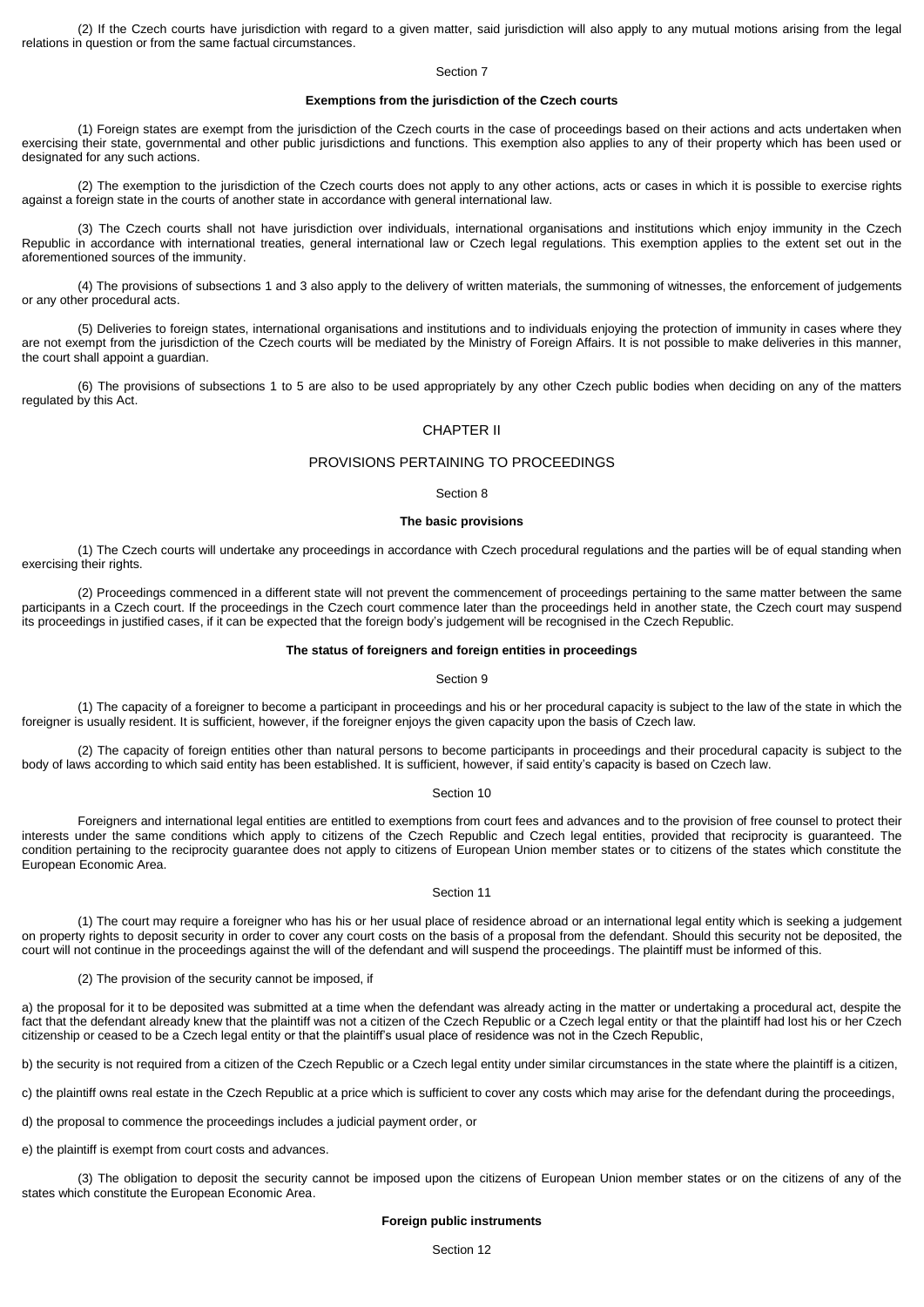(1) An instrument issued by a court, a notary public or an authority abroad which is valid as a public instrument in the place where it was issued or a public instrument issued by a diplomatic representative or a consular official active in the Czech Republic will also have the evidential authority of a public instrument in the Czech Republic, if it includes the prescribed authentication.

(2) If an instrument issued abroad cannot be provided with the prescribed authentication in accordance with international conventions and the appropriate foreign mission of the Czech Republic is in no doubt as to its authenticity, the foreign mission will provide the instrument with a clause stating that the foreign mission is in no doubt as to the authenticity of the instrument in question.

## **Ascertaining reciprocity**

#### Section 13

The Ministry of Justice will provide the court with advice pertaining to the reciprocity provided by a foreign state at the request of the court.

## CHAPTER III

## THE RECOGNITION AND ENFORCEMENT OF FOREIGN JUDGEMENTS

### Section 14

The judgements of the courts of a foreign state and the rulings of the authorities of a foreign state concerning any rights and obligations, whose private law nature would mean that they were subject to the jurisdiction of the courts in the Czech Republic, as well as foreign judicial settlements and foreign notary or other instruments concerning these matters (hereafter simply referred to as "foreign judgements") will be effective in the Czech Republic, if they have come into legal force according to the confirmation of the appropriate foreign authority and if they have been recognised by the Czech public authorities.

### Section 15

(1) Unless otherwise stated in the further provisions of this Act, it is not possible to recognise a final and conclusive foreign judgement, if

a) the matter falls under the exclusive jurisdiction of the Czech courts or if the proceedings could not have been undertaken by an authority in a foreign state, if the provisions pertaining to the jurisdiction of the Czech courts had been applied when assessing the jurisdiction of the foreign authority, unless the participant in the proceedings, against whom the judgement is made, has voluntarily submitted to the jurisdiction of the foreign authority,

b) if proceedings are underway before a Czech court with regard to the same legal relations and if said proceedings commenced prior to the proceedings abroad, in which the judgement whose recognition has been proposed was issued,

c) if a Czech court has already issued a valid judgement about the same legal relations or if the valid judgement of the body of a third state has already been recognised in the Czech Republic,

d) if a participant in the proceedings, with regard to whom the judgement is to be recognised, has been deprived of the ability to duly participate in the proceedings by means of a procedure adopted by a foreign authority, especially if said participant has not been delivered a summons or the motion to commence the proceedings,

e) any such recognition would clearly contravene public order, or

f) reciprocity has not been guaranteed; reciprocity is not required if the foreign judgement is not aimed at a citizen of the Czech Republic or a Czech legal entity.

(2) The impediment set out in subsection 1, letter d) is only taken into account, if the participant in the proceedings against whom the foreign judgement should be recognised so requests. This also applies in the case of the impediments set out in subsection 1, letters b) and c), unless the body deciding on the recognition is otherwise aware of their existence.

## Section 16

(1) The recognition of a foreign judgement in property matters is not announced by means of a special statement. The foreign judgement is recognised by means of the fact that a body of a Czech public authority takes it into consideration, as if it were a judgement of a Czech public authority body. If objections are raised to this on the grounds of preserving public order or on any other grounds for withholding recognition, which could not have been taken into account without any further proceedings, the proceedings will be suspended and a deadline for commencing the proceedings will be designated, for which paragraph 2 will be used analogously. The suspended proceedings will continue after the valid conclusion or the fruitless expiry of the aforementioned deadline.

(2) Foreign judgements on other matters are recognised upon the basis of a special judgement, provided this Act does not state that any such foreign judgements are recognised without any further proceedings. Even if the foreign judgements are recognised without any further proceedings, they can also be recognised by means of a special judgement, if so proposed by a party in the proceedings. The declaration of any such recognition pertains to the locally appropriate court, i.e. the general court of the party which proposes the recognition or otherwise to the district court, in whose district any fact which is significant for the act of recognition has occurred or could occur, unless this Act states otherwise. The court will issue a judgment on the recognition; it need not call a hearing.

(3) It is possible to order the enforcement of a foreign judgement pertaining to property matters which fulfils the conditions for recognition according to this Act by means of a judgement of a Czech court which must be justified.

## CHAPTER IV

## THE SPECIAL PROVISIONS PERTAINING TO THE RECOGNITION AND ENFORCEMENT OF SOME FOREIGN JUDGEMENTS

## Section 17

The provisions of this chapter are used in proceedings pertaining to the recognition and enforcement of foreign judgements based on any directly applicable European Union regulations or any international treaties which require a declaration of the ability to enforce a foreign judgement.

#### Section 18

The court will issue a judgement on the recognition, if a party requests that the recognition should be ruled on in special proceedings according to directly applicable European Union regulations or an international treaty. It need not call a hearing.

## Section 19

(1) A motion for the enforcement of a decision according to another legal regulation must be submitted simultaneously with the motion for the declaration of the ability to enforce the judgement. In such a case, the court will rule on both motions with independent statements in a single judgement; each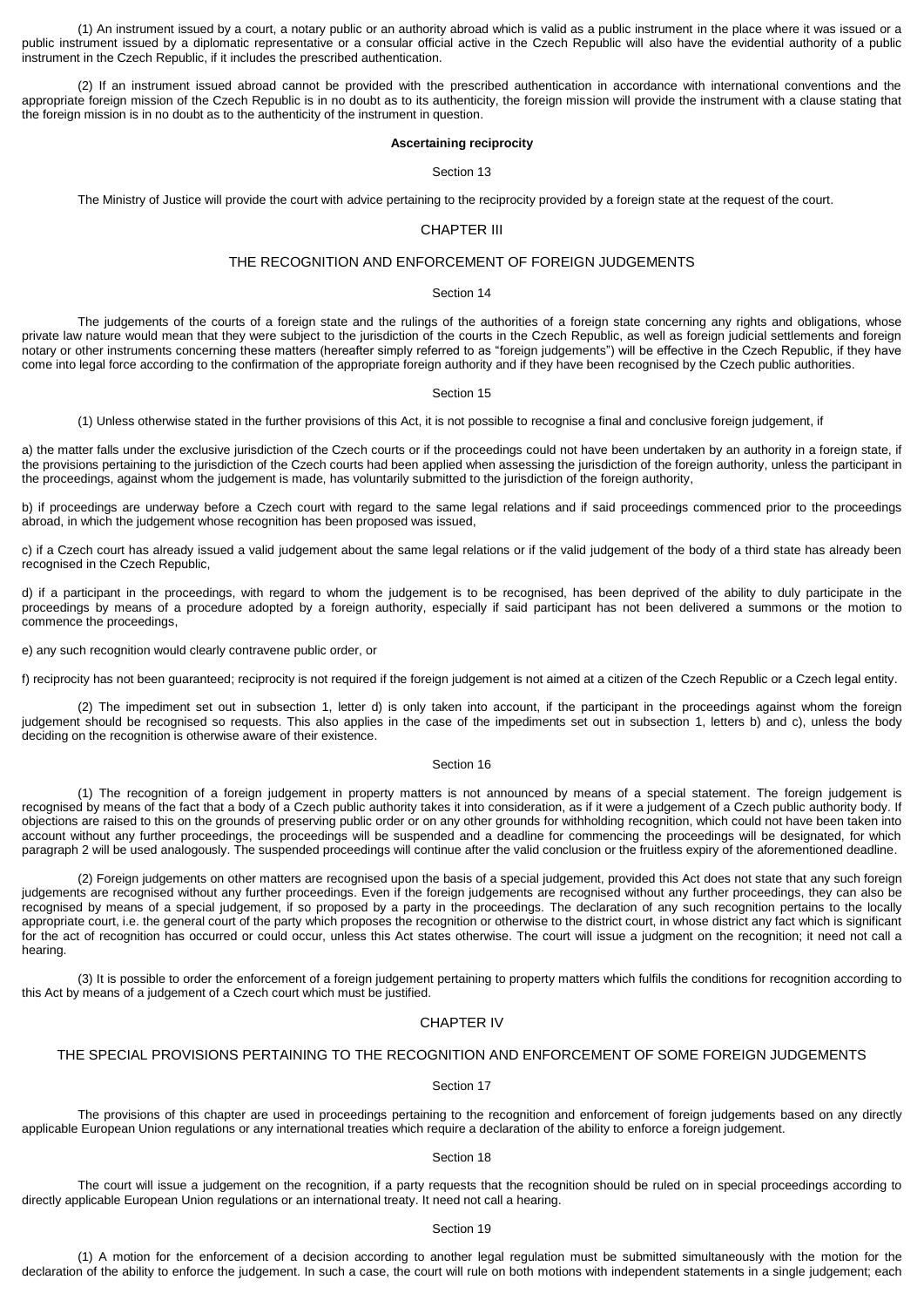such statement must be suitably substantiated. The judgement must also be justified, even if only one of the motions is ruled on.

(2) If the court has proceeded in accordance with subsection 1 and if the directly applicable European Union regulation or the international treaty sets out a deadline for the submission of a remedial measure against the decision concerning recognition or the decision concerning the declaration of the ability to enforce foreign judgements which is longer than the deadline for the submission of remedial measures against a decision requiring the enforcement of the foreign judgement as designated by any other legal regulation, the longer deadline will also apply to the submission of the remedial measure against a decision ordering the enforcement of a judgement.

(3) If the court of appeal investigates the grounds upon the basis of which a foreign judgement may not be recognise and if said grounds could not have been investigated by the court of first instance in accordance with the directly applicable European Union regulations or an international treaty and furthermore if said grounds support the non-recognition of the foreign judgement, the court of appeal will amend the ruling of the court of first instance and as such will reject the proposal.

(4) A decision in a statement ordering the enforcement of a judgement cannot come into legal effect earlier than the statement declaring the ability to enforce the judgement coming into legal effect.

# **PART THREE**

# **THE GENERAL PROVISIONS OF PRIVATE INTERNATIONAL LAW**

## Section 20

## **Qualifications**

(1) The legal evaluation of a specific legal relationship or question for the purpose of identifying the applicable provisions governing conflicting laws during the designation of the applicable law is usually undertaken in accordance with Czech law.

(2) If legal provisions from more than one body of laws are to be used for a specific legal relationship or question, it is also possible to take into account the function which said provisions fulfil within the framework of their given body of laws when assessing these provisions in accordance with the provisions of subsection 1.

(3) If the applicable law has been designated for the basic relationship, the evaluation of any specific legal relationships or questions which are associated with the basic relationship is also usually undertaken according to this law.

(4) The facts stated in the rules governing conflicting laws of this Act for the purpose of designating the applicable law (the connecting factors) are evaluated in accordance with Czech law.

## Section 21

## **Transmission and remission**

(1) If the provisions of this Act order the use of a foreign body of laws, whose provisions refer back to Czech law, the substantive law provisions of Czech law are to be used. If the provisions of the foreign body of laws refer to the law of a further foreign state, the substantive law provisions of said body of laws are to be used, if they are to be used in accordance with its rules governing conflicting laws; otherwise, the substantive law provisions of Czech law are to be used.

(2) Neither remission nor transmission is to be taken into account in relationships involving the law of contracts or labour law. If the applicable law has been chosen by the parties, it is only possible to take into account its rules governing conflicting laws, if this arises from the agreement concluded between the parties.

## Section 22

## **Preliminary questions**

(1) The provisions of this Act are used when designating the applicable law for a preliminary question. If the jurisdiction of the Czech courts is not given for a preliminary question or if it is ruled upon independently, the rules governing any conflicting provisions in the body of laws, which the preliminary question is subject to, are to be used to designate the applicable law in relation to the preliminary question, if the preliminary question is subject to a foreign body of laws.

(2) If a valid judgement on the preliminary question has been made by the appropriate body of a Czech public authority or by a court or body from a foreign country, whose judgement meets the conditions for recognition in the Czech Republic, the court will proceed in accordance with such a judgement.

## Section 23

### **The ascertainment and use of foreign law**

(1) Unless otherwise stated in the provisions of this Act, it is necessary to apply the provisions of a foreign body of laws which should be applied in accordance with the provisions of this Act, even without the submission of a motion to do so, and said body of laws must be applied in the way that it is used in the territory to which it applies. The provisions of the body of laws which would be used in the territory to which said body of laws applies are used to rule on the matter regardless of the systematic classification of said body of laws or its public law nature, provided they are not at odds with the necessarily applicable regulations from Czech law.

(2) Unless stated otherwise herein, the contents of the foreign body of laws which is supposed to be applied in accordance with the provisions of this Act are ascertained as a matter of official obligation and without the requirement of the submission of a motion to do so. The court or the public administration authority which rules on the matters regulated by this Act will implement all the necessary matters to ascertain the contents of said foreign body of laws.

(3) If the court or the public administration body which rules on the matters regulated by this Act is not familiar with the contents of the foreign body of laws, it can also request a statement from the Ministry of Justice in order to ascertain them.

(4) If the body of laws of a state which has several legal areas or different regulations for different groups of entities is supposed to be used, the legal regulations of the given state will be decisive for designating the use of the given regulations.

(5) Czech law will be used, if the contents of the foreign law are unable to be ascertained within a commensurate period or if this proves to be impossible.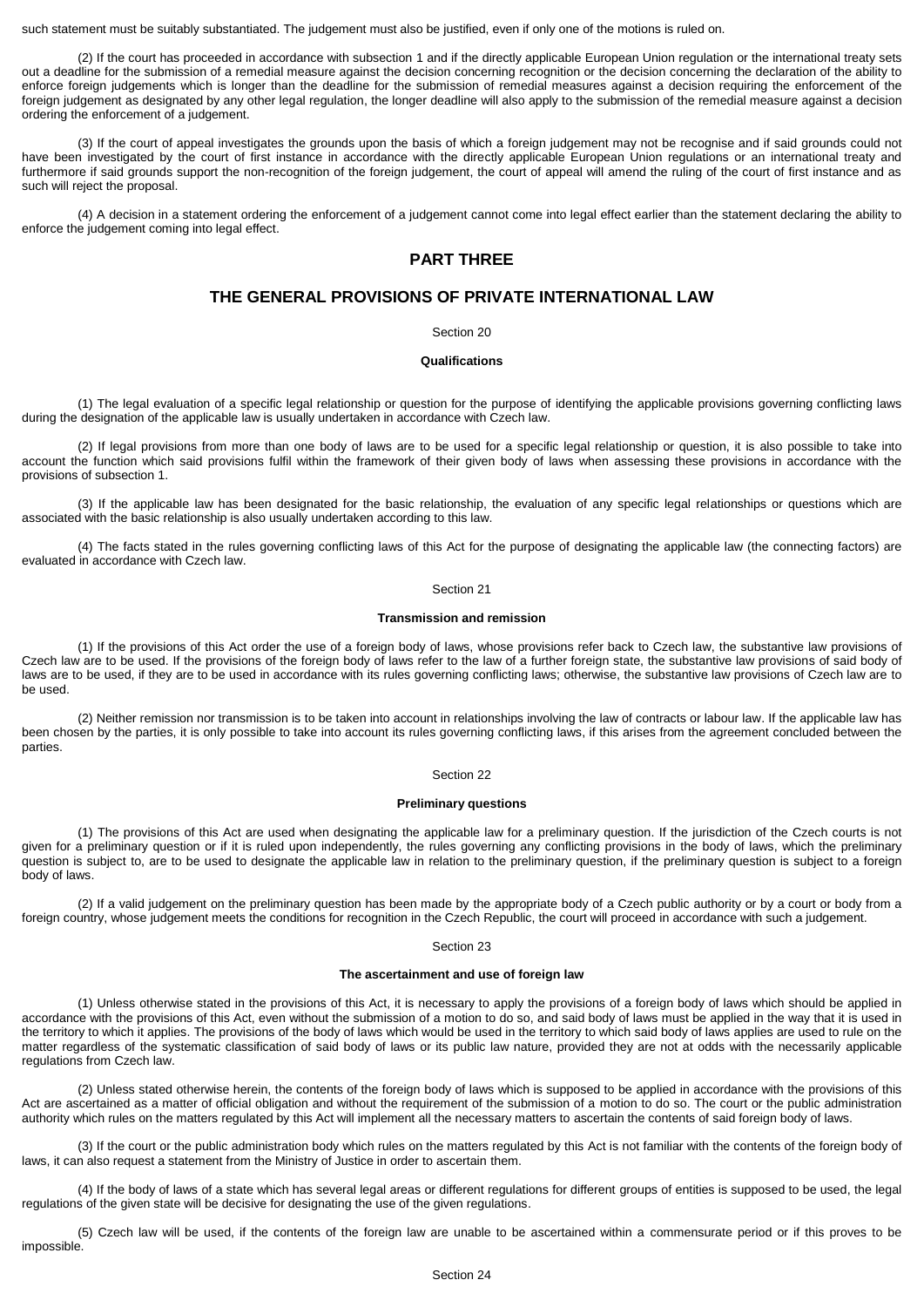## **The exception and subsidiary designation of the applicable law**

(1) It is possible not to use the body of laws which should be used in accordance with the provisions of this Act in exceptional cases, where their use would appear to be inconsistent and at odds with the reasonable and just organisation of the relationship between the participants upon due consideration of all the circumstances pertaining to the matter and especially given the justified expectations of the participants with regard to the use of another body of laws. The body of laws which best corresponds to this situation is used under these conditions, provided the rights of any other parties remain unaffected.

(2) If it is not possible to designate the applicable law for a specific relationship or question which falls under the area regulated by this Act according to any other provisions of the Act, the body of laws which is most closely related is used, unless the parties have selected or otherwise designated a specific body of laws.

## Section 25

## **The compulsorily applicable provisions of the other foreign law**

The provisions of the body of laws of another state, which are not supposed to be used in accordance with this Act, but which should be used according to the body of laws of which they are part regardless of which body of laws the rights and responsibilities involved are subject to, may be used in relation to a participant's motion. The precondition for their use is the fact that the rights and responsibilities involved must have a sufficient mutual relationship with the other state and this must be fair in relation to the nature of these provisions and their purpose, or to the consequences which would especially arise for the participants due to their use or non-use. Any participant who evokes the use of any such provisions must substantiate the validity and contents of these provisions.

### **The legal standing of foreigners and foreign legal entities in private law relations**

#### Section 26

(1) A foreigner is understood to be a natural person who is not a citizen of the Czech Republic. A foreign legal entity is understood to be a legal entity whose registered office is located outside the Czech Republic.

(2) Unless stated otherwise by this Act or any other legal regulation, foreigners and foreign legal entities have the same rights and the same obligations in the areas of personal and property law as citizens of the Czech Republic and Czech legal entities, unless this Act states otherwise.

(3) If a foreign state deals with citizens of the Czech Republic and Czech legal entities differently than with its own citizens and legal entities, the Ministry of Foreign Affairs may designate that subsection 2 is not used upon the basis of an agreement with the appropriate bodies set out in the official publication. This does not apply, however, if this involves foreigners and foreign legal entities which have the same rights and obligations as citizens of the Czech Republic and Czech legal entities in accordance with European Union law or if this would constitute a breach of the foreigners' basic human rights.

## Section 27

The standing of foreigners and foreign legal entities engaging in business activities in the Czech Republic are regulated by different legal regulations in relation to the area of labour law, copyright law and industrial property law.

### Section 28

## **Multiple or uncertain citizenship**

(1) If an individual is a citizen of the Czech Republic in the appropriate period and if another state also considers said individual to be its citizen, the decisive citizenship will be that of the Czech Republic.

(2) If an individual is simultaneously a citizen of several foreign states, the appropriate citizenship will be decided according to the last acquired citizenship, provided that the individual's living situation does not significantly favour the citizenship of another state of which said individual is also a citizen. The citizenship of any such state will be decisive in such a case.

(3) An individual who is not a citizen of any state in the decisive period or whose citizenship cannot be designated in accordance with subsection 2 is viewed as if said individual was a citizen of the state in whose territory he or she was usually resident in the decisive period or, if this cannot be ascertained, of the state in whose territory said individual was located in the decisive period. If not even that can be ascertained, the procedure for the purposes of this Act will be as if the individual in question was a citizen of the Czech Republic.

(4) If an individual has applied for international protection, is an asylum seeker or makes use of supplementary protection or is homeless according to another legal regulation or an international treaty, said individual's personal standing will be that of a refugee in accordance with the provisions of international treaties and said individual's legal standing will be that of an individual without any state citizenship.

# **PART FOUR**

## **THE PROVISIONS FOR THE INDIVIDUAL TYPES OF PRIVATE LAW RELATIONSHIPS**

## CHAPTER I

### THE CAPACITY TO HAVE RIGHTS AND OBLIGATIONS AND THE CAPACITY TO CARRY OUT LEGAL ACTS

Section 29

## **Physical entities**

(1) Unless this Act states otherwise, legal personality and legal capacity are subject to the body of laws of the state in which the individual has his or her usual residence.

(2) Unless this Act states otherwise, it is sufficient, if a physical entity undertaking a legal act has the capacity to do so according to the body of laws which is valid at the place in which said physical entity is undertaking the legal act in question.

(3) The regulation of the name of a natural person is subject to the body of laws of the state in which said individual is a citizen. This individual may, however, request the use of the body of laws of the state in whose territory said individual has his or her usual place of residence.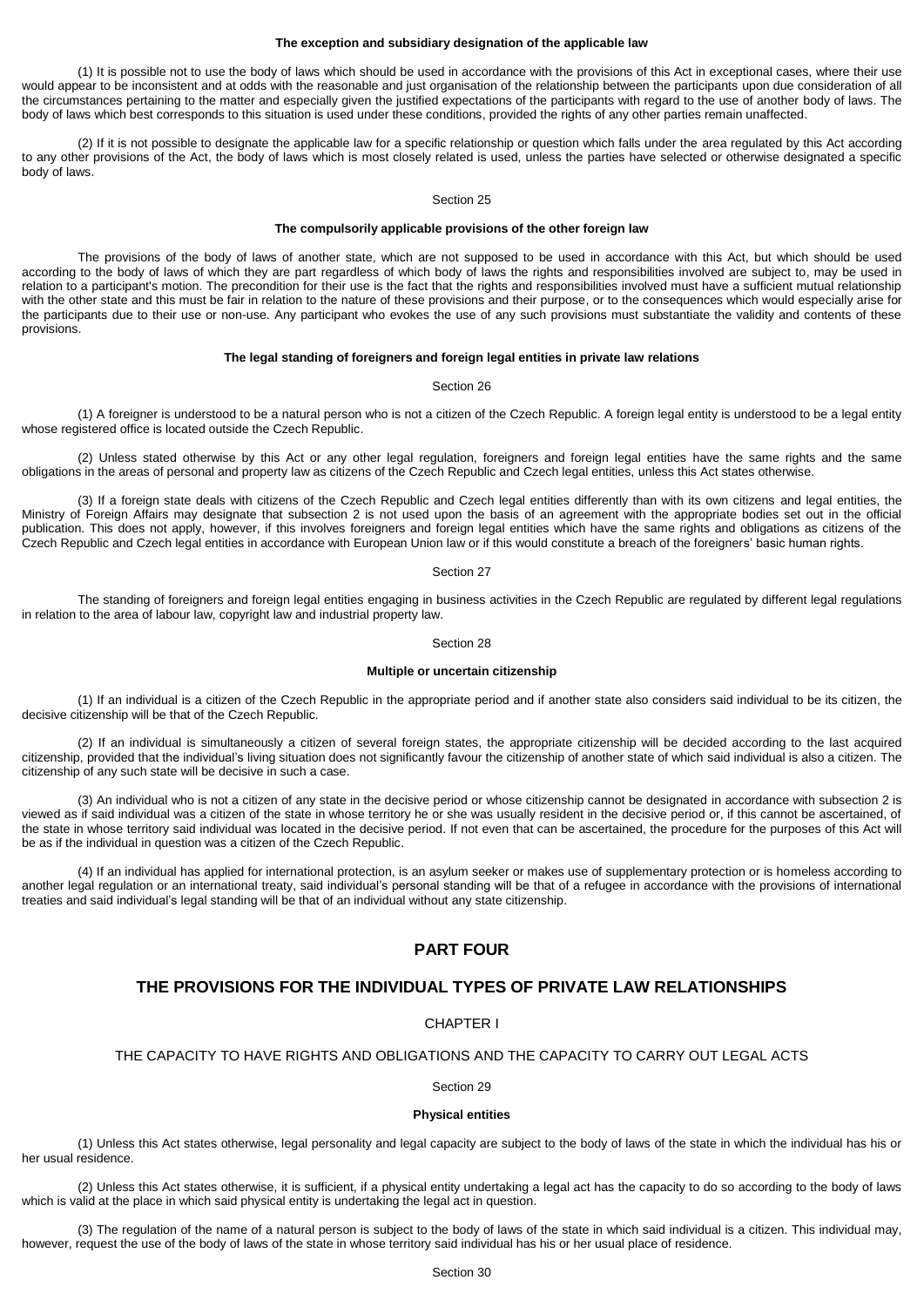## **Legal entities**

(1) Legal personality for legal entities and the capacity (other than that pertaining to physical entities) is subject to the body of laws of the state, according to which the legal entity was established. The trading company or name and the internal relationships within such an entity, the relationships between any such entity and its partners or members and the mutual relations between the partners or members, the liability of the partners or members for such an entity's liabilities, the individuals who act as the entity's bodies and its winding up are also all subject to the aforementioned body of laws.

(2) In order for such an entity to be bound by regular agreements, it is sufficient for them to have been reached in accordance with the body of laws valid at the place where such an agreement was concluded.

(3) A legal entity with its registered office in the Czech Republic may only be established in accordance with Czech law. This does not affect the option of relocating the registered office of a legal entity which was originally established according to the body of laws of a foreign state and which has its registered office abroad, to the Czech Republic, provided an international treaty, a directly applicable European Union regulation or any other legal regulation so allows.

### **The capacity to endorse bills and cheques**

## Section 31

(1) The capacity of an individual to commit to bill or cheque obligations is subject to the body of laws of the state, in which he or she is a citizen. If this law is declared to be the applicable law of another state, the law of the state in question will apply.

(2) Whoever does not have the capacity to endorse bills or cheques according to the body of laws stated in subsection 1 will still be validly bound, if said individual signs a bill or a cheque in a state according to whose law the individual in question has the capacity to endorse bills and cheques. This does not apply in the case of a citizen of the Czech Republic or an individual who has his or her usual place of residence in the Czech Republic.

#### Section 32

An individual who can be designated as a cheque payer is subject to the body of laws of the state in which the cheque is due. If the cheque is considered to be invalid according to said body of laws due to the person of the cheque payer, the liabilities based on the signatures written on the cheque will still remain valid in any state whose body of laws does not designate the cheque as being invalid for the aforementioned reason.

## **The limitation of legal capacity and guardianship**

### Section 33

(1) The jurisdiction of the Czech courts is given in matters of the limitation of legal capacity and guardianship, if this involves individuals whose regular place of residence is located in the Czech Republic or if this involves citizens of the Czech Republic, even if they have their usual place of residence abroad. The Czech court need not hold a hearing, if measures put in place abroad are sufficient to protect the rights and interests of a citizen of the Czech Republic.

(2) If the jurisdiction of the Czech courts is not given in accordance with subsection 1, the Czech court will limit itself to those measures which are necessary to protect the individual and his or her property and will inform the appropriate body in the state where said individual has his or her usual place of residence about any such adopted measures. If the appropriate body of the foreign state does not regulate the situation of the given individual, the Czech court will do so.

(3) The Czech court will not inform the bodies of the foreign state in accordance with subsection 2, if this involves individuals who have applied for international protection, asylum seekers and individuals subject to additional protection in accordance with another legal regulation. In such a case, the Czech court will regulate the given individual's situation.

### Section 34

The conditions for the establishment and cancellation of guardianship and the conditions for the limitation and withdrawal of an individual's legal capacity are subject to the body of laws of the state in which the ward has his or her usual place of residence. The guardianship fundamentally concerns the ward and his or her property, no matter what said property may be, provided the state in which the property is located recognises the effectiveness of said guardianship.

### Section 35

The obligation to accept and suspend guardianship is subject to the body of laws of the state in which the ward has his or her usual place of residence.

#### Section 36

The legal relations between the guardian and the ward are subject to the body of laws of the state in which the guardianship court or authority has its registered office.

#### Section 37

Unless otherwise stated in the provisions of Sections 34 to 36, the Czech court will implement measures in accordance with Czech substantive law.

### Section 38

A final and conclusive foreign judgement on the matter of the limitation and withdrawal of legal capacity and on the matter of the guardianship of a foreigner which has been issued by a court or a body in the state of which the foreigner is a citizen (hereafter simply referred to as the "home state") or of the state in which the foreigner has his or her usual place of residence will be recognised without any further proceedings.

## **Persons declared dead or missing**

#### Section 39

(1) Only a Czech court has the exclusive right to declare a citizen of the Czech Republic dead or missing.

(2) A Czech court may declare a foreigner dead or missing with the legal consequences arising for citizens of the Czech Republic or for individuals with their usual place of residence in the Czech Republic and for any property located in the Czech Republic.

(3) Czech courts will always use Czech substantive law when declaring an individual dead or missing.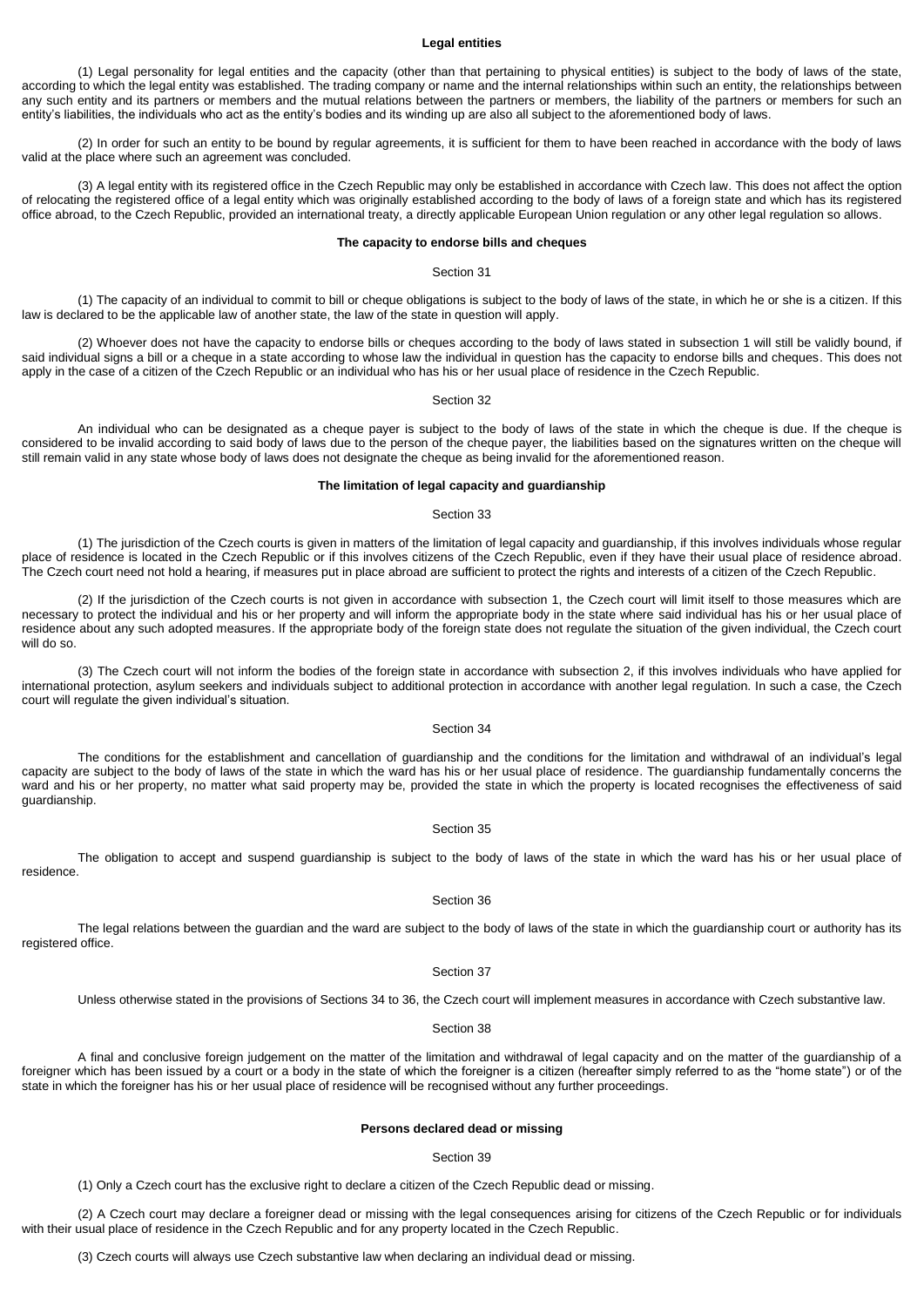A final and conclusive judgement on the matter of declaring a foreigner dead or missing which has been issued by the courts or the bodies of the foreigner's home state or in the state where the foreigner had his or her usual place of residence will be recognised without any further proceedings.

# CHAPTER II

## LEGAL ACTIONS

#### Section 41

The existence and validity of a legal action, as well as the consequences of its invalidity, are subject to the same body of laws as the legal relationship based upon it, unless stated otherwise by this Act or unless something else arises from the nature of the matter. When designating the body of laws, the parties proceed as if the legal action was valid.

### Section 42

(1) A contract and any other legal act are valid as far as their form is concerned, provided the form in question conforms to the body of laws of the state:

a) which the contract or any other legal actions and the legal relationship established by them are subject to,

b) in which an expression of will has been undertaken by any of the participants,

c) in which any of the participants have their usual place of residence or registered office or

d) in which the real estate, which the legal action concerns, is situated.

(2) If the body of laws, which a legal relationship established by a legal act is subject to or should be subject to, or the body of laws of the state in which the real estate which is the legal action concerns states that the adherence to a certain form is an essential precondition for the validity of said legal action, this form must be adhered to.

#### Section 43

### **The form of bill and cheque declarations and protests**

(1) The form of bill declarations and the form of cheque declarations are subject to the body of laws of the state in which the given declaration is made. In the case of the form of the cheque declaration, it is sufficient to preserve the form which is designated by the body of laws which is valid in the place of payment.

(2) Any defect in the form of the first bill declaration or of the first cheque declaration will not influence the validity of any subsequent bill declaration or any subsequent cheque declaration, provided the bill declaration and the cheque declaration which is invalid in accordance with subsection 1, conforms with the body of laws of the state in which the subsequent bill declaration or the subsequent cheque declaration were made.

(3) The bill declarations and cheque declarations of a citizen of the Czech Republic abroad will be valid in the Czech Republic in relation to other citizens of the Czech Republic, provided said declarations conform to the requirements of the Czech body of laws with regard to their form.

(4) The form of the protest and the deadline for the protest as well as the form of the other acts which are necessary for exercising and preserving bill rights and cheque rights are subject to the body of laws of the state in which it is necessary to undertake the protest or any other such acts.

## CHAPTER III

### REPRESENTATION

### Section 44

(1) In the case of representation based in law or representation upon the basis of a court judgement or a decision by another body and its effects, the body of laws which includes the provisions regulating the representation based in law or the body of laws of the state whose court or body has issued the judgement on which the representation is based, is used. In the case of regular hearings, it is sufficient for this representation to come into effect, if it is in line with the body of laws which is valid in the place in which any such act was undertaken.

(2) Legal acts undertaken by a representative will have consequences for the represented party, provided they are in line with the body of laws which is valid in the place in which:

a) the representative undertook the actions,

b) the represented party has its registered office or usual place of residence,

c) the representative has its registered office or usual place of residence or

d) the real estate is located, provided the legal actions concern the real estate in question.

(3) Any legal actions undertaken by the representative will also have consequences for the represented party, if this is in line with the body of laws which the legal relations based on the representative's legal actions are subject to or should be subject to.

(4) In order to preserve the form of a power of attorney, it is sufficient if the form conforms to any of the bodies of laws stated in subsections 2 or 3 or to the body of laws which is valid in the place where the power of attorney was issued.

(5) The legal relationship between the representative and a third party which has arisen as a consequence of the overstepping of the representative's authorisation and the legal relationship between an entity acting on behalf of another without any authorisation and a third party are subject to the body of laws valid in the place where the representative or the entity acting on behalf of another without any authorisation has its registered office or usual place of residence. The third party may, however, request the use of the body of laws which is valid in the place where the actions of the representative or the entity representing another without any authorisation took place.

Section 45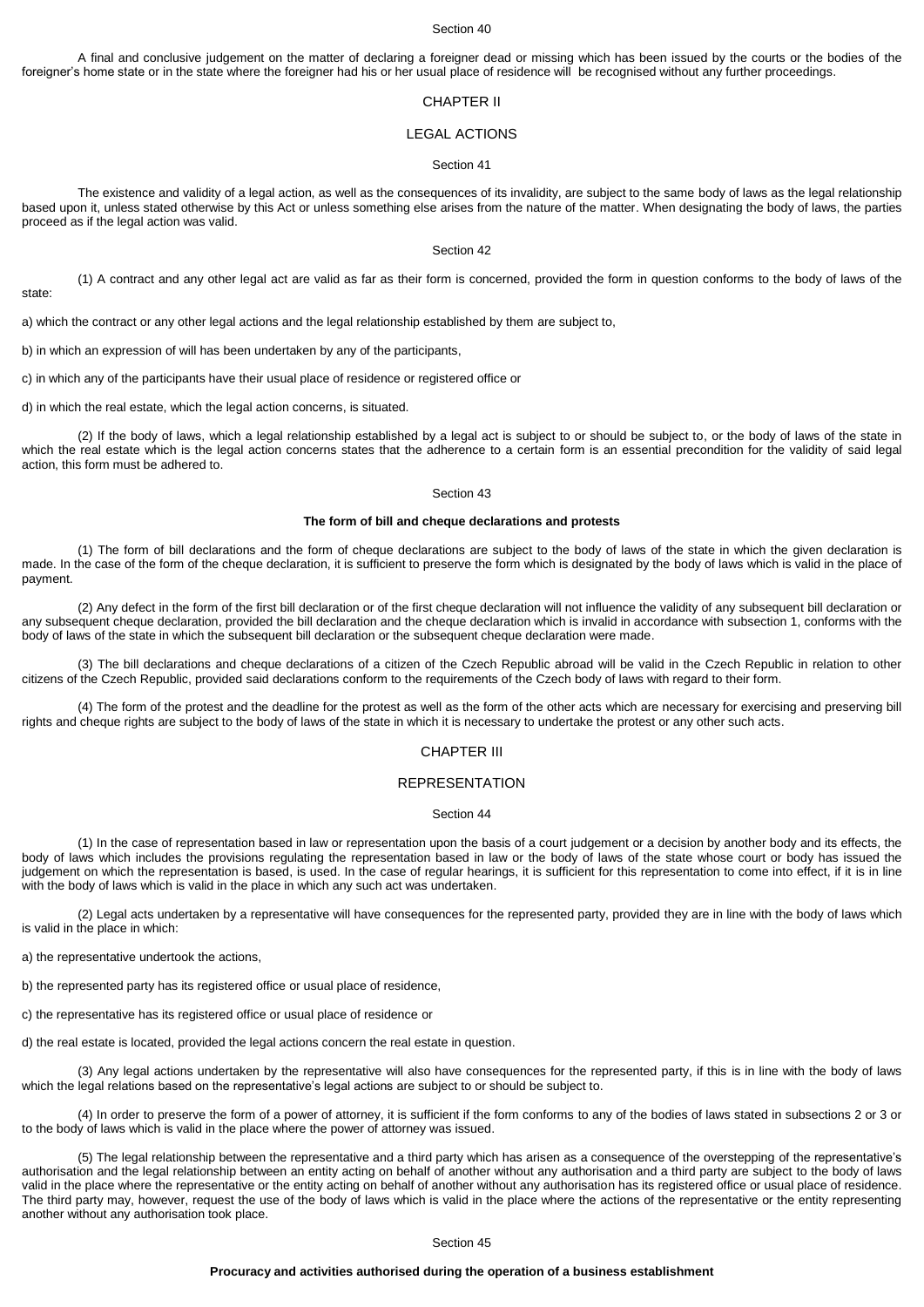The consequences of actions undertaken upon the basis of procuracy for the represented party are subject to the body of laws of the state where the entity which issued the procuracy has its registered office or usual place of residence. The consequences of actions undertaken upon the basis of activities authorised during the operation of a business establishment for the represented party are subject to the body of laws of the state in which the represented business establishment has the plant, branch or premises whose operations have led to the activities of the authorised individual. It is, however, sufficient if these consequences occur in accordance with the body of laws valid in the place in which the holder of procuracy or the authorised individual acted with a third party and, if the legal action in question concerns real estate, also according to the body of laws which is valid in the place where the real estate is located.

## CHAPTER IV

## STATUTES OF LIMITATION

#### Section 46

The statute of limitation is subject to the same body of laws as the right which constitutes the subject of the statute of limitations.

## CHAPTER V

## FAMILY LAW

## **Part 1**

### **Spousal relationships**

### Section 47

## **Jurisdiction**

(1) Unless an international treaty or directly applicable European Union regulation states otherwise, it is sufficient that one of the spouses is a citizen of the Czech Republic or that the defendant has his or her usual place of residence in the Czech Republic in order to establish the jurisdiction of the Czech courts in proceedings concerning the dissolution of marriage, the annulment of marriage and the designation of whether or not a marriage has legally occurred.

(2) If the spouses are foreigners and the defendant does not have his or her usual place of residence in the Czech Republic or in any other European Union member state and is not a citizen of a European Union member state and does not have his or her domicile in the United Kingdom of Great Britain and Northern Ireland or in Ireland, the jurisdiction of the Czech courts set out in subsection 1 is given, if

a) both spouses had their usual place of residence in the Czech Republic and the plaintiff still has his or her usual place of residence in the Czech Republic.

b) the plaintiff has his or her usual place of residence in the Czech Republic and the second spouse has agreed with the motion, or

c) the plaintiff has his or her usual place of residence in the Czech Republic and has had this residence for a period of at least one year directly prior to the submission of the motion.

(3) In the case of proceedings involving the maintenance obligations between spouses and former spouses, the jurisdiction of the Czech courts is designated in accordance with the directly applicable European Union regulation 2).

## **The applicable law**

#### Section 48

(1) The capacity of an individual to solemnise a marriage as well as the conditions for the validity thereof are subject to the body of laws of the state of which the individual in question is a citizen.

(2) The form of the solemnisation is subject to the body of laws valid in the place where the marriage is solemnised.

(3) The solemnisation of a marriage at a foreign mission of the Czech Republic abroad is subject to Czech law.

(4) A citizen of the Czech Republic may not solemnise a marriage at a foreign mission of another state located in the Czech Republic.

#### Section 49

(1) The personal relations of spouses are subject to the body of laws of the state of which they are both citizens. If they are citizens of different states, these relations are subject to the body of laws of the state in which both spouses have their usual place of residence or otherwise to Czech law.

(2) Maintenance obligations between spouses are subject to the body of laws designated by the international treaty, the use of which is designated by the directly applicable European Union regulation 2).

(3) The property relations of spouses are subject to the body of laws of the state in which both spouses have their usual place of residence; otherwise to the body of laws of the state of which both spouses are citizens; otherwise to Czech law.

(4) The contractual regulation of the spousal property rights is subject to the body of laws which was applicable for the spouses' property relations as of the moment when the contractual agreement was concluded. Otherwise, spouses may also decide that their property relations will either be subject to the body of laws of the state of which one of the spouses is a citizen or in which one of the spouses has his or her usual place of residence or to the body of laws of the state in which any real restate is located, provided this involves real estate, or to Czech law. Any such agreement must be the subject of a notary record or of a similar document, if the agreement is concluded abroad.

### Section 50

(1) The dissolution of a marriage is subject to the body of laws of the state whose body of laws the spouses' relations were subject to at the moment of the commencement of proceedings.

(2) If it is necessary in accordance with subsection 1 to use a foreign body of laws which does not enable the dissolution of a marriage or only does so under exceptionally onerous circumstances, Czech law will be used, if at least one of the spouses is a citizen of the Czech Republic or at least one of the spouses has his or her usual place of residence in the Czech Republic.

(3) When declaring that a marriage has been annulled or designating whether or not a marriage exists, the capacity to solemnise a marriage and the form of solemnisation will be assessed in accordance with the bodies of laws which were applicable as of the moment of the solemnisation of the marriage.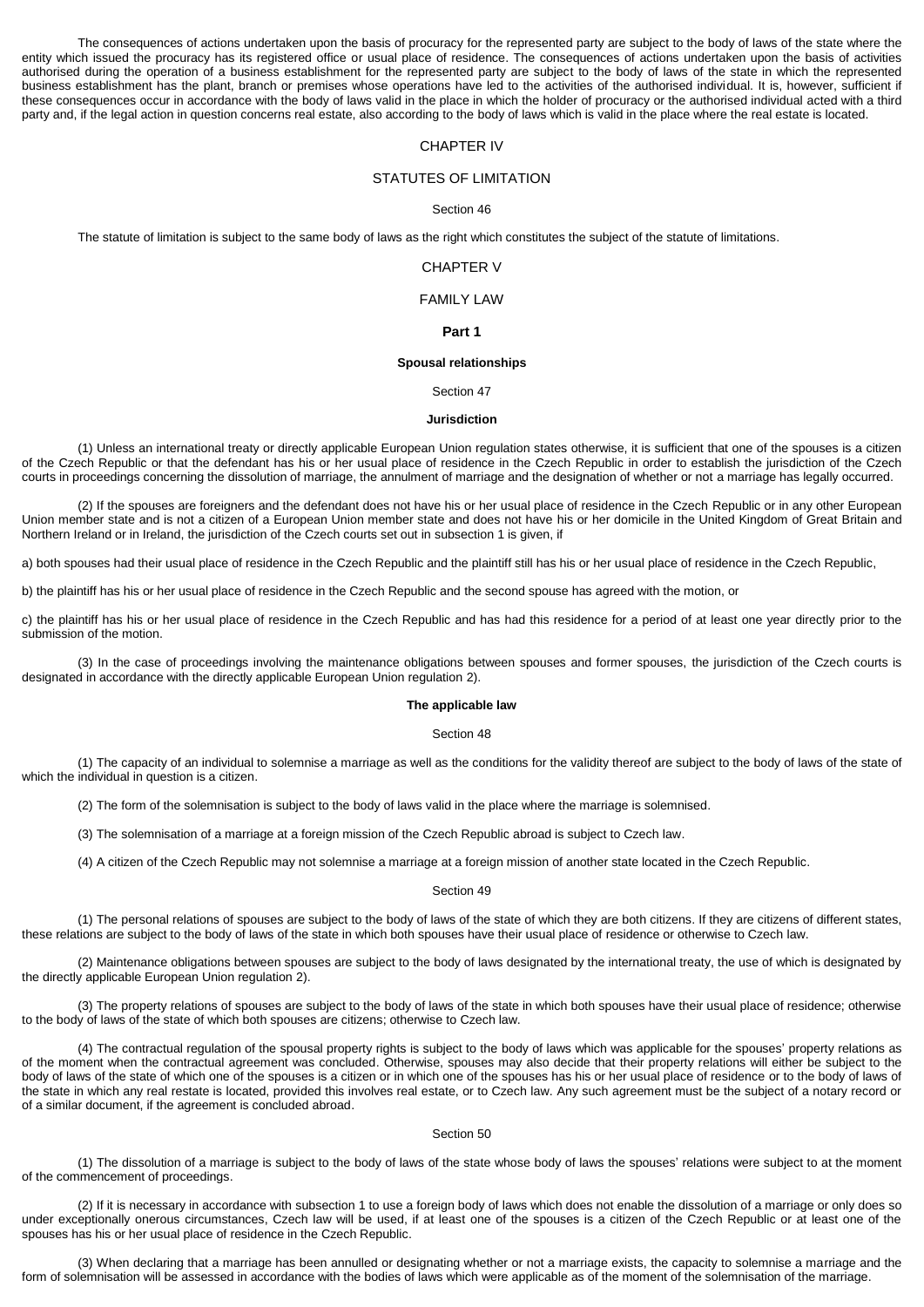(4) The maintenance obligations between former spouses are subject to the body of laws designated by the international treaty whose use is designated by the directly applicable European Union regulation 2).

### **The recognition of foreign judgements**

## Section 51

(1) Final and conclusive foreign judgements concerning matters of the dissolution of marriage, legal separation, the declaration of a marriage as invalid and the designation of whether or not a marriage exists where at least one of the participants in the proceedings is a citizen of the Czech Republic are recognised in the Czech Republic on the basis of a special judgement, provided this is not prevented by the provisions of section 15, subsection 1, letters a) to e).

(2) The statement as to the fact that a judgement pertaining to the matters set out in subsection 1 has been recognised is to be issued by the Supreme Court. A motion may be submitted by the participants in the proceedings, as well as any party which substantiates its legal interest in doing so. The Supreme Public Prosecutor's Office may enter the commenced proceedings. The Supreme Court will reach its decision in a judgement and it need not call a hearing.

(3) The judgements set out in subsection 1 can only be recognised, if the facts on which the judgement has been based have been ascertained in a manner which essentially conforms to the appropriate provisions of Czech law.

#### Section 52

If all of the participants in the proceedings were citizens of the state which issued the judgement, foreign judgements pertaining to the matters set out in section 51 will have the same legal effects in the Czech Republic as final and conclusive judgements of the Czech courts without the need for any further proceedings. This also applies in the case of final and conclusive judgements pertaining to these matters issued by the bodies of other foreign states, if such judgements are recognised in the home states of all the participants in the proceedings who are foreigners.

## **Part 2**

### **The relationships between parents and children and some other relationships**

### Section 53

## **The jurisdiction in the matter of the designation and denial of parenthood**

A motion for the designation and denial of parenthood may be submitted to the defendant's general court in the Czech Republic. If the defendant does not have a general court here, this may be submitted to the plaintiff's general court. The jurisdiction of the Czech courts is also given, if not even the plaintiff has a general court in the Czech Republic, but one of the parents or the children is a citizen of the Czech Republic.

### Section 54

### **The applicable law in matters of the designation and denial of parenthood**

(1) The designation and denial of parenthood is subject to the body of laws of the state into whose jurisdiction the child has been born. If the child has acquired more than one nationality upon birth, the judgement will be made in accordance with Czech law. If it is in the interests of the child, the body of laws of the state in which the child's mother had her usual place of residence as of the moment of conception will be used.

(2) If the child has its usual place of residence in the Czech Republic and if it is in the child's interests, Czech law will be used in the case of the designation or denial of parenthood.

(3) In order for the designation of parenthood to be valid, it is sufficient if it occurs according to the body of laws of the state in which the declaration of the recognition of parenthood occurred. If parenthood has been denied and the parenthood of another individual has been designated during a court hearing or in an out-of-court settlement in a foreign state in accordance with the local body of laws, this is sufficient for the designation of said individual's parenthood to be considered valid.

Section 55

### **The recognition of foreign judgements in matters of the designation and denial of parenthood**

(1) The provisions of Section 51 are used analogously for the recognition of foreign judgements pertaining to the matters of the designation and denial of parenthood, if at least one of the participants in the proceedings is a citizen of the Czech Republic.

(2) If all of the participants in the proceedings were citizens of the state whose jurisdiction is involved in the decisive period, or if any such judgements by the bodies of foreign states are recognised in the home states of all the participants in the proceedings who are foreigners, the provisions of Section 52 are used analogously for the recognition of foreign judgements pertaining to the matters of the designation and denial of parenthood.

## Section 56

### **The jurisdiction in matters of the maintenance, upbringing and care of a minor**

(1) If the jurisdiction in the matter of maintenance obligations and in matters of parental responsibility has not been regulated by the directly applicable European Union regulations, the matters of the maintenance, upbringing and further care of a minor, including the measures for the protection of the minor's person and property, fall under the jurisdiction of the Czech courts, if the minor has his or her usual place of residence in the Czech Republic or if he or she is a citizen of the Czech Republic, even if he or she is usually resident abroad. The Czech court need not hold a hearing, if the measures implemented abroad are sufficient to protect the rights and interests of a citizen of the Czech Republic.

(2) A Czech foreign mission may assume the care of a minor who is a citizen of the Czech Republic and has his or her usual place of residence abroad and for whom nobody is exercising the parental rights and responsibilities and may do so to the extent of the jurisdiction of the courts, provided the state in which the minor has his or her usual place of residence recognises this type of jurisdiction. The foreign mission will inform the Institute for the International Protection of Children of the assumption of care without any undue delay.

(3) The jurisdiction of the Czech courts is also given in the case of proceedings concerning maintenance, in which the annulment or alteration of a judgement of a Czech court is proposed against an authorised party with his or her usual place of residence abroad.

(4) Upon being requested to do so by the obligor, the Czech courts are authorised to rule on the alteration or annulment of the maintenance obligations imposed by means of a judgement of a body of a foreign state, if the obliged party does not have his or her usual place of residence in the state whose body issued the original judgement.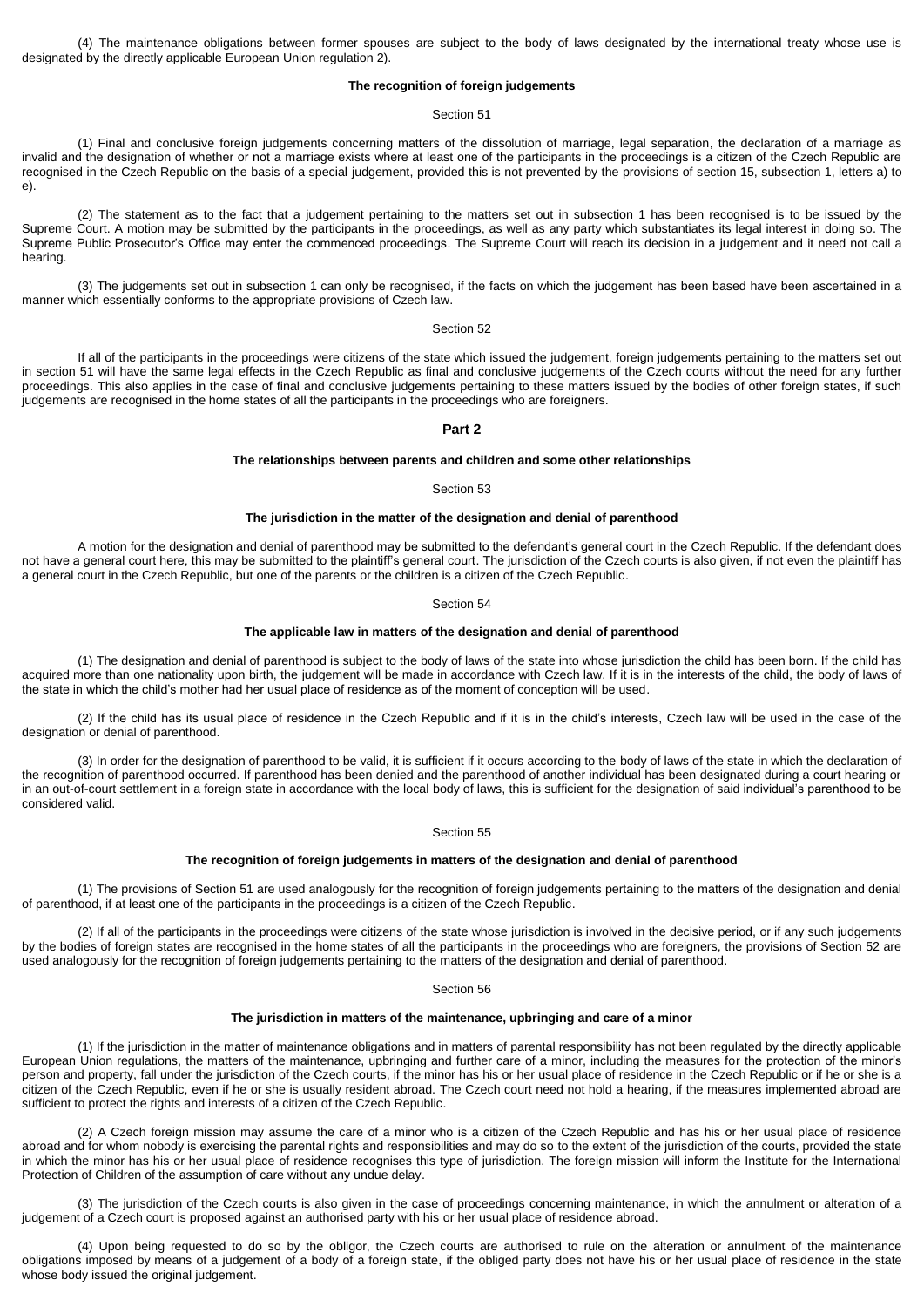(5) If proceedings are held involving the dissolution of the marriage of the parents of a foreigner, who is a minor and does not have his or her usual place of residence in the Czech Republic, but is present there, the Czech courts will be entitled to regulate the rights and obligations of the parents towards the minor in the period after the divorce, provided the minor will further remain in the territory of the Czech Republic and provided the bodies of the given foreign state do not implement any other measures.

## Section 57

## **The applicable law in matters of the maintenance, upbringing and care of a minor and for some other relationships**

(1) The relations between parents and children with regard to the matter of maintenance are subject to the body of laws designated by the international treaty, whose use is set out by the directly applicable European Union regulation 2). The applicable law in the matter of the right of authorised entities from other relationships to maintenance is also designated in the same way.

(2) The applicable law is designated in accordance with international treaty 3) in all other matters of parental rights and responsibilities and measures aimed at protecting the person or property of a child.

## Section 58

### **The recognition of foreign judgements in the matters of minors**

Final and conclusive judgements on matters of the upbringing, maintenance and care for a minor and on any other matters which concern them which have been issued in the state of which a foreign child is a citizen or in which such a child has his or her usual place of residence and where all of the participants are foreigners are recognised without any further proceedings. If any such judgement imposes performance involving property, such a judgement can be recognised and enforced, provided none of the impediments set out in Section 15, subsection 1, letters b) to e) prevent this.

#### **Part 3**

## **The rights of unmarried mothers**

### Section 59

(1) The entitlements of the mother of a child in relation to the father to whom she is not married are subject to the body of laws of the state in which the mother had her usual place of residence at the time of the birth of the child. The mother may request the use of the body of laws of the state of which she was a citizen at the time of the birth of the child. The entitlements of unmarried pregnant women are subject to the legal regulations of the state in which she has her usual place of residence at the time of the submission of the motion, unless she requests the use of the body of laws of the state of which she was a citizen at the time of the submission of the motion.

(2) If the mother of a child who is a foreigner has her usual place of residence in the Czech Republic at the time of the birth of the child and if the father of the child is a citizen of the Czech Republic, the rights of the child's mother will be subject to Czech law.

### **Part 4**

#### **Adoption**

#### Section 60

## **Jurisdiction**

(1) The right to rule on matters of adoption pertains to the Czech courts, if the adoptive parent is a citizen of the Czech Republic. If the adoptive parents are spouses, it is sufficient if only one of them is a citizen of the Czech Republic.

(2) If neither the adoptive parent nor any of the spouses is a citizen of the Czech Republic, the jurisdiction of the Czech courts arises, if:

a) the adoptive parent or at least one of the adoptive spouses is resident here and if the court's judgement can be recognised in the home state of the adoptive parent or in the home states of both adopting spouses, or

b) if the adoptive parent or at least one of the adopting spouses has his or her place of usual residence in the Czech Republic.

(3) If the minor who is the subject of the adoption is a citizen of the Czech Republic and has his or her usual place of residence within the territory of the Czech Republic, the jurisdiction to rule on the adoption will apply exclusively to the Czech courts.

### **The applicable law**

### Section 61

(1) In order to be able to adopt, it is necessary to fulfil the conditions set out by the body of laws of the state of which the adopted child is a citizen and of the state of which the adoptive parent is a citizen.

(2) If the adopting parents have different citizenships, the legal conditions from the bodies of laws of the states of both spouses according to their citizenship must be fulfilled, as must the conditions of the body of laws of the state in which the adopted child is a citizen.

(3) If it is necessary in accordance with subsections 1 and 2 to make use of a foreign body of laws which does not enable adoption or only does so under exceptionally onerous circumstances, Czech law is used, if the adoptive parent or at least one of the adopting spouses or the adopted child has their usual place of residence in the Czech Republic.

### Section 62

(1) The effects of the adoption are subject to the body of laws of the state of which all of the participants were citizens as of the time of the adoption, the body of laws of the state in which all of the participants had their usual place of residence as of the time of the adoption, or otherwise the body of laws of the state in which the adopted child is a citizen.

(2) The body of laws designated according to the provisions of Section 57 is used analogously to regulate the relations between the adopted child and the adoptive parent or the adopting spouses in matters of parental rights and responsibilities, upbringing and maintenance.

## **The recognition of foreign judgements**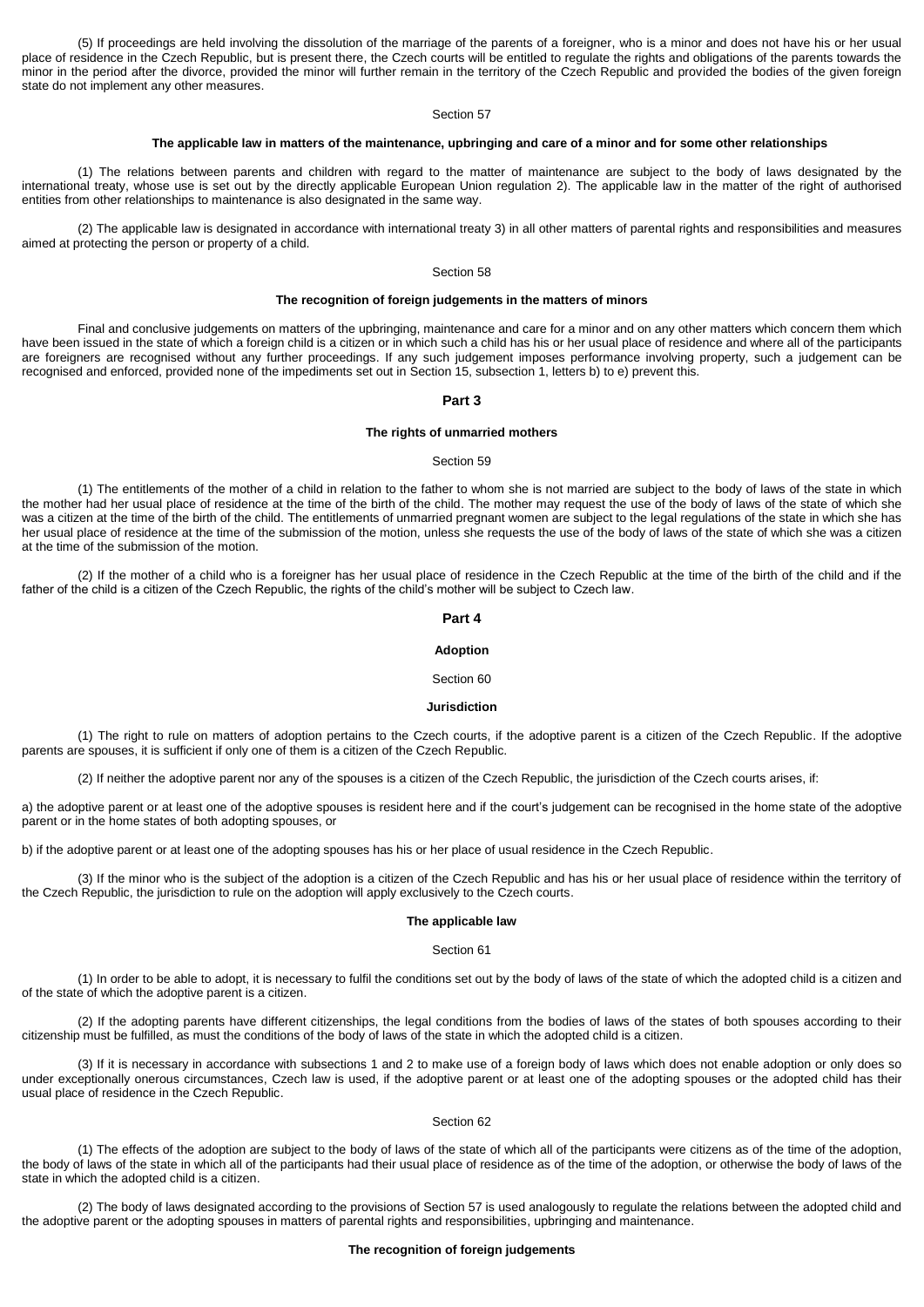(1) If the adoptive parent, either of the adopting spouses or the adopted child was a citizen of the Czech Republic at the time of the adoption, any foreign adoption judgements will be recognised in the Czech Republic, if to do so does not contravene public order, if this is not prevented by the exclusive jurisdiction of the Czech courts and if the adoption would also be permissible according to the substantive law provisions of Czech law. The provisions of Section 16, subsection 2 apply for the recognition proceedings.

(2) If all of the participants in the proceedings were foreigners in the decisive period, any foreign adoption judgements are recognised in the Czech Republic without any further proceedings, if to do so does not contravene public order and provided any such judgements are recognised in the home states of all of the participants.

(3) The provisions of subsections 1 and 2 are used analogously for adoptions abroad which would have taken place on the basis of something other than a judgement.

### **Part 5**

## **Wardship and guardianship of minors**

Section 64

#### **Jurisdiction**

(1) The provisions of Section 56, subsection 1 apply analogously to the jurisdiction of the Czech courts in matters of the wardship and guardianship of minors.

(2) If the jurisdiction of the Czech courts in these matters does not arise from the provisions of subsection 1, the Czech court will proceed analogously in accordance with the provisions of Section 33, subsections 2 and 3.

### Section 65

### **The applicable law**

(1) With regard to the wardship and guardianship of minors, the body of laws of the state whose court of authority rules on this, is used. If, however, the protection of the person and the property of the minor so requires, it is also possible in exceptional cases to use the body of laws of the state with which the given situation has a substantial relationship.

(2) If the minor's usual place of residence changes and the minor therefore has his or her usual place of residence in another state, the conditions for the wardship and guardianship established in the state in which the minor had his or her usual place of residence will become subject to the body of laws of the new state as of the moment of the change in residence.

(3) Remission and transmission are not taken into account during the use of subsections 1 and 2.

(4) The provisions of Sections 35 and 36 are used analogously.

#### Section 66

## **The recognition of foreign judgements**

The provisions of Section 38 are used analogously for the recognition of the validity of foreign judgements in matters of wardship and guardianship.

## CHAPTER VI

## REGISTERED PARTNERSHIPS AND SIMILAR RELATIONSHIPS

### Section 67

(1) Czech courts are entitled to rule on the annulment, invalidity and non-existence of a registered partnership or a similar partnership, if the registered partnership has been concluded in the Czech Republic or at least one of the partners is a citizen of the Czech Republic and has his or her usual place of residence in the Czech Republic.

(2) Registered partnerships and similar relationships and their effects, the capacity to solemnise them and their annulment, invalidity and nonexistence are subject to the body of laws of the state in which the registered partnership or similar partnership has been or was solemnised. The same body of laws is also used for the regulation of the personal and property relations of the partners.

(3) Foreign judgements on the annulment, invalidity and non-existence of a registered partnership or a similar relationship which have been issued in the state where the registered partnership or similar relationship was solemnised or where they are recognised, are recognised without any further proceedings.

## CHAPTER VII

## IN REM RIGHTS

## Section 68

## **The jurisdiction pertaining to the rights to real estate**

Judgements on the rights to real estate which is located in the Czech Republic fall under the exclusive jurisdiction of the Czech courts or any other appropriate public authority bodies.

## **The applicable law**

### Section 69

(1) The *in rem* rights to real estate and to tangible chattels are subject to the body of laws of the place where the property is located, provided this Act or any other legal regulations do not state otherwise. The property is also designated as movable or immovable in accordance with the given body of laws.

(2) The *in rem* rights to vessels and aeroplanes which are entered in a public register and their establishment and termination are subject to the body of laws of the state under whose jurisdiction said register is maintained.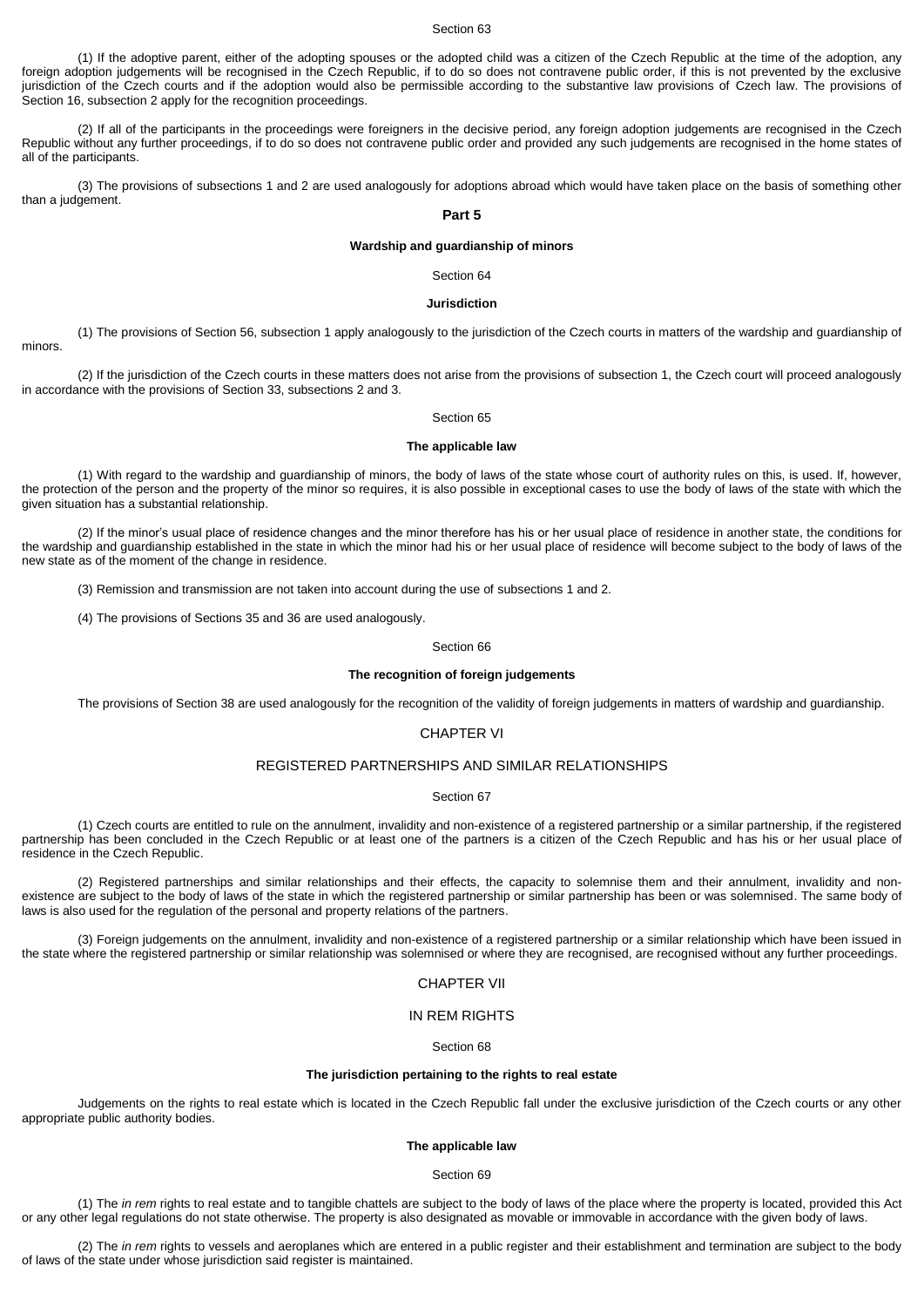(1) The establishment and termination of *in rem* rights to tangible moveable chattels are subject to the body of laws of the place where the chattel was at the time when the event occurred which gave rise to the establishment or cancellation of the rights.

(2) The establishment and termination of *in rem* rights to tangible moveable chattels which are transferred on the basis of a contract are subject to the body of laws which the contract, which gave rise to the establishment or termination of the rights, is subject to.

(3) If the legal actions which are supposed to constitute the basis for the establishment and termination of *in rem* rights to tangible moveable chattels have been undertaken after the commencement of the transportation of any such items and during the transportation period, the establishment and termination of the rights in question are subject to the body of laws of the place from which the items were sent. If, however, the establishment and termination of the in rem rights to these items is based on the use of securities which must be submitted for the purpose of the release of the item and its subsequent disposal, the body of laws of the place in which the security was located at the time it was used applies.

#### Section 71

The provisions pertaining to entries in public registers and similar lists which are valid in the place where the immoveable or moveable property is located are also used, if the legal grounds for the establishment, termination, limitation or transfer of the registered right are assessed in accordance with a different body of laws.

### Section 72

Acquisitive prescription is subject to the body of laws which is valid at the place where the item of property was located at the beginning of the acquisitive prescription period. The party acquiring the right by prescription may however request the use of the body of laws of the state in whose territory the acquisitive prescription was carried out, provided that all of the acquisitive prescription conditions of the body of laws of that state have been met since the time when the item of property came to the given state.

### Section 73

### **Trust funds and similar institutions**

(1) A trust fund or similar institution (hereafter simply referred to as "fund") is subject to the body of laws stipulated by the founder of the fund, provided that the designated body of laws regulates the fund or if the provisions of said law can be otherwise applied to the fund.

(2) If the body of laws is not stipulated in accordance with subsection 1 or it is not possible for it to be used, the fund will be subject to the body of laws of the state with which it is most closely associated. When designating the body of laws, it is especially necessary to take into account:

a) the place from which the fund is administered,

b) the place in which the property constituting the fund is predominantly located,

c) the location of the registered office or usual place of residence of the trustee,

d) the purposes of establishing the fund and the places where these purposes are supposed to be achieved.

(3) If it is possible to separate a certain element of the fund from the others, the applicable law may be designated for it separately.

(4) A fund established abroad is also recognised in the area of Czech law, if it demonstrates the fundamental characteristics required of it by Czech

law.

### CHAPTER VIII

# INHERITANCE LAW

## **Jurisdiction**

### Section 74

(1) The jurisdiction of the Czech courts to rule on an estate is given, if the devisor had his or her usual place of residence in the Czech Republic at the time of his or her death.

(2) If this involves real estate which is located in the territory of the Czech Republic, the Czech courts have exclusive jurisdiction to hear the bequest.

(3) If the devisor did not have his or her usual place of residence in the Czech Republic at the time of death, a Czech court will rule on the devisor's estate which is located in the Czech Republic, if the state whose body is authorised to rule on the estate has not released the estate of the devisees who have their usual place of residence in the Czech Republic to the Czech courts for a hearing or has not recognised the legal effects of their judgements or if the foreign state has refused to concern itself with the estate or has not issued a statement in relation to it. Czech courts are always entitled to rule on an estate which a citizen of the Czech Republic, whose usual place of residence was abroad, leaves within the territory of the Czech Republic, even if only some of the devisees whose usual place of residence is in the Czech Republic so request.

(4) The Czech court will limit itself to the measures necessary to secure the property for the devisees in the cases set out in subsections 1 to 3.

(5) In cases according to subsection 4, the court will issue the participants with confirmation of the fact that the hearing of the estate does not fall under the jurisdiction of the Czech courts upon being requested to do so by them; a regular investigation will be undertaken prior to issuing the document, provided it is warranted. If the property is to be sent abroad, the court will inform the devisees and creditors of this in writing and will also post the notification on the court's official notice board for a period of 15 days; this notification will be delivered to any known participants.

(6) The provisions of subsections 4 and 5 are not used, if property of slight value is to be issued to the funeral director or to a certain person in accordance with the applicable law.

## Section 75

If this involves property which is located abroad, the Czech court will only rule on the estate, if the foreign state has released any such property to the Czech courts for a hearing or has recognised the legal effects of the judgement of the Czech courts in these matters.

## **The applicable law**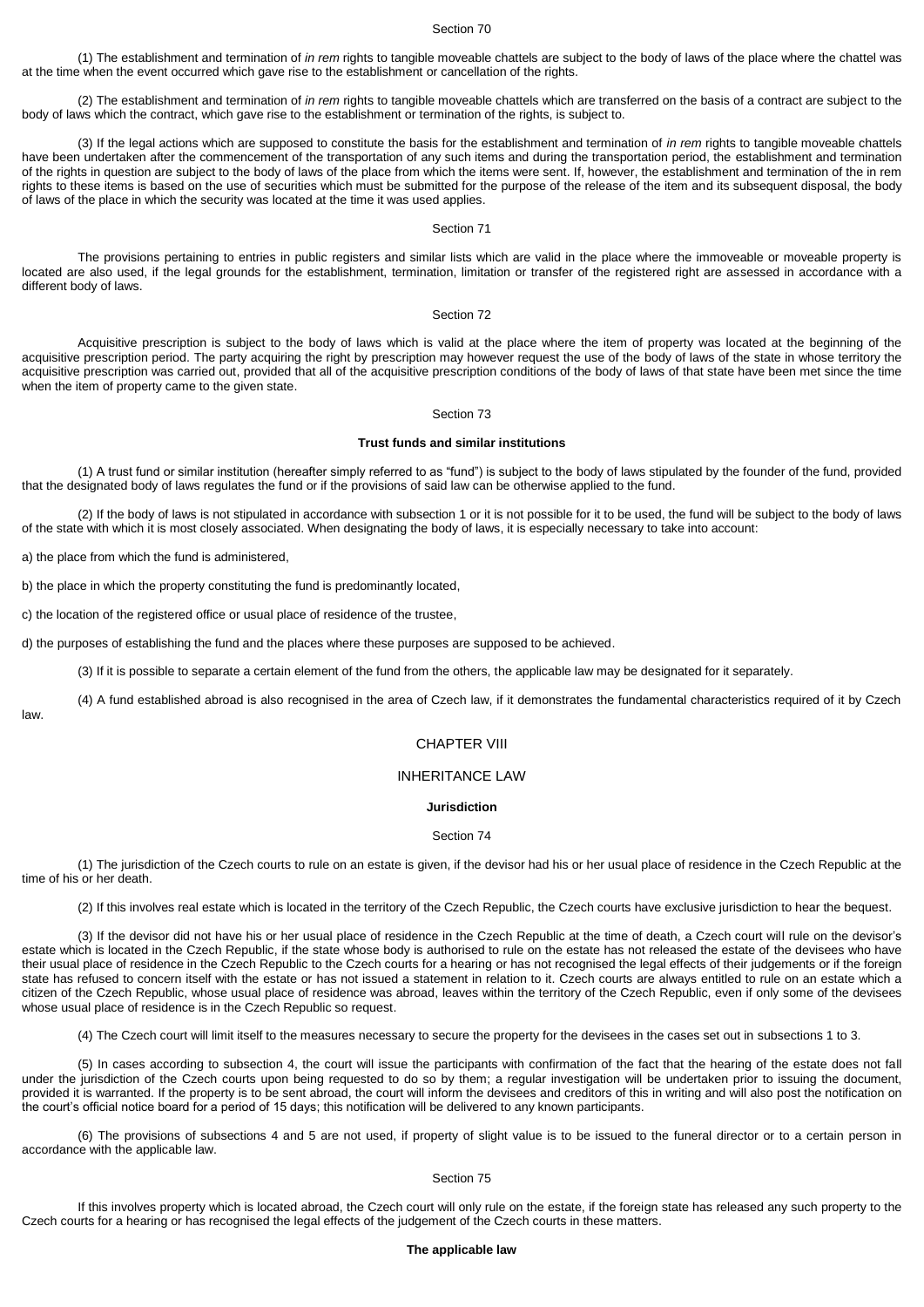Legal inheritance relationships are subject to the body of laws of the state in which the devisor had his or her usual place of residence at the time of death. Czech law is used, if the devisor was a citizen of the Czech Republic and at least one of the devisees has his or her usual place of residence in the Czech Republic.

## Section 77

(1) The capacity to draw up or cancel a will as well as the effects of any faults in the will and the manifestation thereof are subject to the body of laws of the state in which the devisor was a citizen at the time of the drawing up of the will or in which he or she had his or her usual place of residence at that time. The body of laws designated in the manner is also applicable with regard to the capacity to draw up and cancel any other types of provisions in case of death, including the designation of which further types of provisions are admissible in case of death.

(2) The will is valid from the point of view of its form, if the form conforms to the body of laws of the state:

a) in which the devisor was a citizen at the time of the drawing up of the will or at the time of his or her death,

b) in whose territory the will was drawn up,

c) in which the devisor had his or her usual place of residence at the time of the drawing up of the will or at the time of his or her death,

d) which should be used for the legal inheritance relations or which should have been used at the time when the will was drawn up, or

e) in which the real estate is located, if this involves real estate.

This also applies to the form of the cancellation of the will.

(3) The provisions of subsection 2 are also used for the form of an inheritance contract and any other provisions in the case of death analogously, whereby the devisor will be understood to be one of the parties to the inheritance contract. This also applies to the form of the cancellation of the inheritance contract and to any other provisions in the case of death.

(4) The devisor may state in the will that the will be subject to the body of laws of the state in which the devisor had his or her usual place of residence at the time of drawing up the will instead of the applicable law designated in any other way, including with regard to any real estate in the estate, or may designate that the legal inheritance relations, including any real estate in the bequest, will be subject to the body of laws of the state in which he or she was a citizen at the time of drawing up the will.

(5) The contractual parties to the inheritance contract may select any of the bodies of laws set out in subsection 4 for the legal inheritance relations, whereby the devisor will be understood to be one of the parties to the inheritance contract. This also applies analogously to any other provisions in the case of death.

## Section 78

The devisor's items and rights located in the territory of the Czech Republic will be forfeited to the Czech Republic, if there is no devisee; the judgement on this falls under the jurisdiction of the Czech courts. A state or any other territorial formation or an institution existing for these cases is not considered to constitute a devisee, unless they have been designated as a devisee in the will.

## **The recognition of foreign judgements**

#### Section 79

Final and conclusive foreign judgements in matters of inheritance which have been issued in the state in which the devisor had his or her usual place of residence at the time of death or of which the devisor was a citizen, and where this involves a state which has released the estate of devisees who have their usual place of residence in the Czech Republic to the Czech courts for a judgement or which has recognised the legal effects of their judgements in these matters, are recognised without any further proceedings, provided this is not prevented by the jurisdiction of the Czech courts. It is not possible to recognise a foreign decision which is at odds with the provisions of Section 78.

# CHAPTER IX

## INTELLECTUAL PROPERTY RIGHTS

## Section 80

Intellectual property rights are subject to the body of laws of the state which recognises these rights and provides them with protection.

## CHAPTER X

## SECURITIES, INVESTMENT TOOLS AND OTHER DOCUMENTS

#### Section 81

### **Jurisdiction in the matters of the redemption of instruments**

A Czech court is only authorised to declare an instrument issued abroad as having been redeemed, if the redemption thereof can have legal ramifications in the Czech Republic in accordance with the nature of the matter.

### **The applicable law in the matters of securities and investment instruments**

#### Section 82

Depending on the nature of the security, the question as to whether or not a security has been validly issued, whether there are any rights associated with it in any way so that once the security has been issued they cannot be applied throughout its period of validity without the security, and what rights and what legal effects are associated with them are subject to:

a) the body of laws which the capacity and internal relations of the legal entity which issued the security are subject to,

b) the body of laws which the relations which have been established by means of the issue of the security are subject to,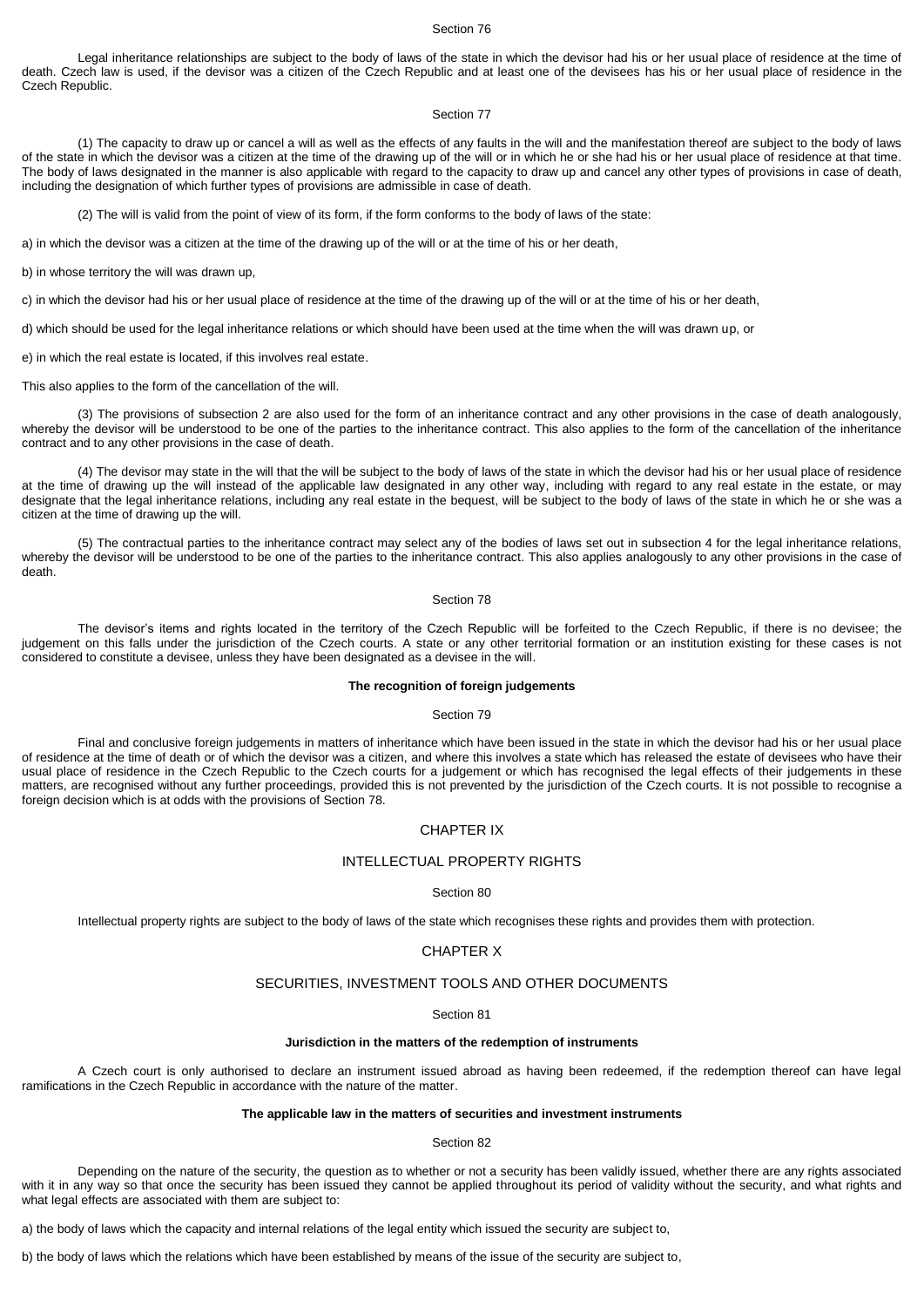c) the body of laws which is valid in the place where the security was issued,

d) the body of laws of the state in which the entity issuing the security has its registered office or usual place of residence, if the use of any other rights does not correspond to the nature of the security, or

e) the body of laws which is designated in the security, if the nature of the security so allows.

### Section 83

(1) Unless stated otherwise in this Act, the rights pertaining to the security are subject to the body of laws valid in the place where the security is located, and the transfer of the rights to the security is subject to the body of laws which is valid at the place where the security is located at the time of the transfer.

(2) A right of lien on a security is subject to the body of laws valid in the creditor's usual place of residence or registered office in the relevant period, unless the parties choose a different body of laws; remission and transmission are inadmissible. If this involves a security which must be presented for the purpose of the release of an item and the use thereof, the body of laws valid in the place in which the security is located in the relevant period is used.

(3) Regardless of subsections 1 and 2, the handling of a registered or immobilised security or any other security entered into records or the exercising of a right which has been entered into records and behaves like a registered security are subject to the body of laws of the state in which the records of the entry are held; remission and transmission are inadmissible. The selection of the body of laws is only admissible, if this involves the body of laws of a state in which the entity holding the records has its registered office or a branch as of the moment of the choice of the body of laws and if the keeping of records is among the usual activities of this entity.

(4) If investment instruments, including any rights associated with them, have been designated in order to secure the rights:

a) of a participant or the operator of a system of payments with settlement finality, of a foreign system of payments with settlement finality, of a settlement system with settlement finality or of a foreign settlement system with settlement finality, provided these rights have arisen upon the basis of said individual's participation in the system or the operation of the system, or

b) of the central bank of any of the member states of the European Union or any of the states making up the European Economic Area or of the European Central Bank,

the rights of these entities or of any entities acting on their behalf based on the security are subject to the body of laws of the state in which the records of the investment instruments, which include the entry forming the basis of the legal effects from these actions, are held.

(5) If investment securities, collective investment securities or money market instruments, for which the ownership rights or any other *in rem* rights are substantiated by means of an entry in the records, are provided as the subject of financial security, or if any rights arising from the entry of an investment security, a collective investment security or money market instruments into the records, are provided as financial security by means of an entry in the records which enables the authorised party to directly or indirectly dispose of any such security or instrument in at least a similar way as an authorised holder, are provided as the subject of financial security, the following is subject to the body of laws of the state in which the records are held:

a) the legal nature of the subject of the financial security and the *in rem* law effects of this financial security,

b) the conditions required for the establishment of the financial security, for the provision of any such item of financial security and for any further conditions so that the financial security comes into effect for third parties,

c) the order of the ownership or other rights to the subject of the financial security arising from its entry in the records and the acquisition conditions from an entity which is not the owner,

d) the conditions and methods of providing satisfaction from the subject of the financial security, if the decisive situation occurs 4).

(6) The offer of the takeover of securities made to the owners of any participating securities issued by a joint stock company with its registered office in the Czech Republic and whose participating securities are accepted for trading in the regulated market in the Czech Republic are subject to Czech law, as are any legal matters associated with the offer of the takeover of securities with an international element.

(7) The selection of a different body of laws in the cases set out in subsection 4 and the selection of a different body of laws and remission and transmission in the cases set out in subsection 5 are prohibited.

(8) The applicable law for the existence and transfer of a right of lien on shares and securities issued by any of the legal entities participating in a cross-border transaction is designated according to a different legal regulation.

### CHAPTER XI

## THE LAW OF OBLIGATIONS

### **Part 1**

#### **The basic provisions**

## Section 84

The provisions in this chapter are used in association with the directly applicable European Union regulations and the international treaties 5). The regulations in this chapter are limited to the matters which do not fall under the scope of the regulations and treaties, unless these regulations and treaties permit such regulation in this Act.

## **Part 2**

### **The procedural provisions**

Section 85

## **Jurisdiction**

The jurisdiction of the Czech courts in matters of the law of obligations and other property rights may also be based upon an agreement between the parties undertaken in writing. The material appropriateness of the Czech courts cannot, however, be changed by any such agreement.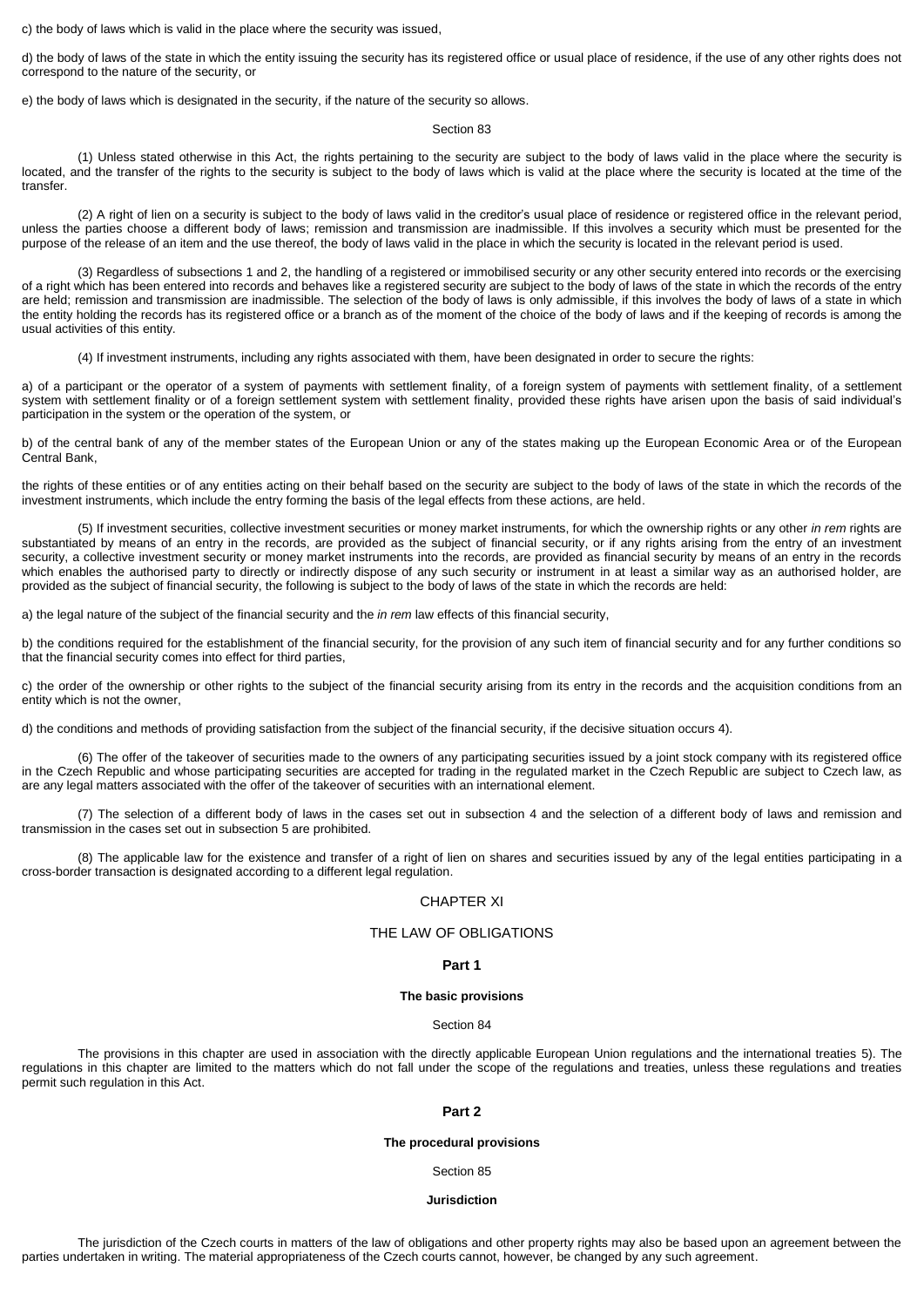## **Stipulating the jurisdiction of a foreign court**

(1) The jurisdiction of a foreign court may be agreed by the parties in writing with regard to matters of the law of obligations and other property rights. In matters involving insurance and consumer contracts, any such agreements are only possible after the establishment of a dispute or if they enable only the policyholder, the insured entity, any other authorised entity, the damaged party or the consumer to commence proceedings at a court in another state.

(2) If the jurisdiction of a foreign court has been agreed in accordance with subsection 1, this rules out the jurisdiction of the Czech courts. A Czech court may, however, hear the matter, if:

a) the participants identically declare that they do not insist upon their initial agreement,

b) a judgement issued abroad could not be recognised in the Czech Republic,

c) the foreign court has refused to concern itself with the matter, or

d) the agreement on the jurisdiction of the foreign court is at odds with public order.

## **Part 3**

## **Contracts**

### Section 87

(1) Contracts are subject to the body of laws of the state with which the contract is most closely associated, provided the contractual parties have not explicitly selected the applicable law. The selection of the law must be expressly stated or it must be apparent from the provisions of the contract or from the circumstances of the case without any doubts.

(2) If the legal relationships established by a consumer contract are closely associated with the territory of any European Union member state, the consumer may not be relieved of any of the protection which applies in accordance with Czech law, if the proceedings take place in the Czech Republic, even if the law of another state which is not a member of the European Union state has been chosen for the contract or is to be otherwise applied.

(3) Insurance policies are subject to the law of the state in which the policyholder has his or her usual place of residence. The contractual parties can select the applicable law for the insurance policy; if this involves an insurance policy which is subject to a directly applicable European Union regulation, the contractual parties may select the applicable law within the scope allowed by this regulation.

(4) In the case of a contract involving the use of one or more accommodation facilities agreed in return for remuneration for more than one time period, provided the contract has been negotiated for a period of more than one year (hereafter simply referred to as the "temporary use of an accommodation facility"), an advantage associated with the accommodation, provided the contract has been negotiated for a period of more than one year (hereafter simply referred to as a "long-term recreation product"), assistance during the remunerated transfer of the temporary use of the accommodation facility or of a long-term recreation product or participation in the exchange system which enables consumers to mutually transfer the right to use an accommodation facility or any other services associated with the temporary use of an accommodation facility according to another legal regulation, provided the applicable law is other than the law of a European Union member state, the consumer may not be relieved of the protection according to Czech law, if the proceedings take place in the Czech Republic and if:

a) any of the affected real estate is located within the territory of a European Union member state, or

b) the business entity associated with the real estate in question undertakes its activities within the territory of a European Union member state or if the performance of its activities are in any way focussed on the territory of a European Union member state.

### **Part 4**

## **Labour law**

### Section 88

## **Jurisdiction**

(1) The jurisdiction of the Czech courts in labour matters may also be established by means of an agreement of the parties undertaken in written form. The material jurisdiction of the Czech courts cannot, however, be changed by any such agreement.

(2) If the jurisdiction of the Czech courts would be given in any other way, it is only possible to negotiate the jurisdiction of a foreign court in writing after the establishment of a dispute or if the provisions only enable the employees to commence proceedings at a foreign court. The provisions of Section 86, subsection 2 are used analogously.

Section 89

### **The applicable law for some labour relations**

Employment which has been established other than by means of a contract is subject to the body of laws of the state according to which the employment has been established.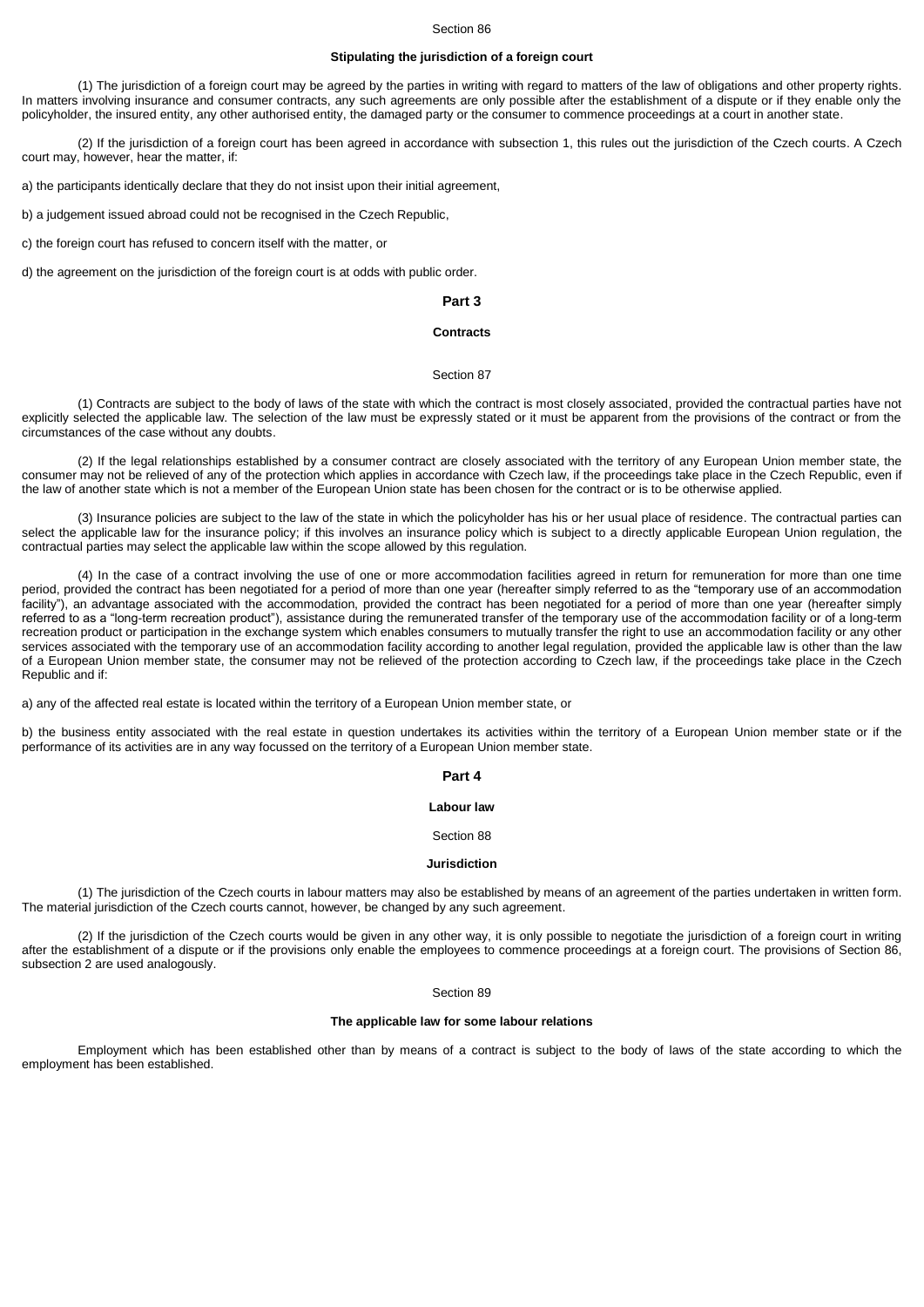## **Part 5**

## **Unilateral legal acts**

#### Section 90

Legal relations which have been established on the basis of unilateral legal actions are subject to the body of laws of the state in which the entity which has undertaken the unilateral legal act had its usual place of residence or its registered office at the time when it undertook the legal act, unless said entity has selected the use of a different body of laws.

## **Part 6**

#### **The securing of liabilities, the consequences of breaches and changes in liabilities**

#### Section 91

(1) The securing of a liability is subject to the same body of laws as the secured liability, unless this involves *in rem* rights or if something else arises from the law or from the nature of the item or if the parties or the party which has provided the security by means of a unilateral expression of its will select a different body of laws. Rights of lien on receivables and other rights are subject to the same body of laws as the receivable or any other right which has given rise to the right of lien is subject to, unless the parties have selected the use of another body of laws. The selection or change of the body of laws does not affect the rights of any third parties. The debtor can only be subjected to the rights which arise from the body of laws to which the secured liability is subject.

(2) The consequences of any breach of the law are subject to the same body of laws as the liability.

(3) The transfer of rights and legal obligations is subject to the body of laws which is applicable for cases which the legal regulation sets out for any such transfer, unless something else arises from the nature of the given matter. The rights and liabilities will, however, continue to be independently subject to the body of laws which they were subject to up to the transfer.

## **Part 7**

## **Crediting**

#### Section 92

Crediting is subject to the same body of laws as the receivable against which any amount is credited. The parties may agree to select the use of a different body of laws.

### **Part 8**

#### **The relationships based on bill and cheque rights**

#### Section 93

(1) The effects of the binding declarations of the recipients of a bill and the issuer of a promissory note are subject to the body of laws in the place of payment.

(2) The effects of any other bill declarations are subject to the body of laws of the state in which they were undertaken.

## Section 94

The deadlines for all parties to exercise exoneration are subject to the body of laws by which the bill is bound according to its place of issue.

### Section 95

The case as to whether the owner of a bill of exchange acquires the receivable which constitutes the basis for its issue is subject to the body of laws in the place of issue of the bill of exchange.

## Section 96

The case as to whether it is possible to limit the receipt of a bill of exchange to part of the bill amount and whether the owner is obliged to accept partial payment is subject to the body of laws in the place of payment. The same principle applies to paying out on a promissory note.

Section 97

The measures which must be implemented if a bill has been lost or stolen are subject to the body of laws at the place of payment.

Section 98

The effects of cheque declarations are subject to the body of laws of the state in which they were made.

Section 99

The deadlines for the performance of the exoneration for all of the entities bound by the cheque are subject to the body of laws at the place where the cheque was issued.

#### Section 100

The body of laws of the state in which a cheque is payable is subject to:

a) whether the cheque must be payable at sight or whether it may be issued for a specific time after sight and what effects will arise, if the cheque contains a later date than the actual date of issue,

b) the deadline for submission,

c) whether the cheque can be accepted, verified, confirmed or signed and what effects these clauses have,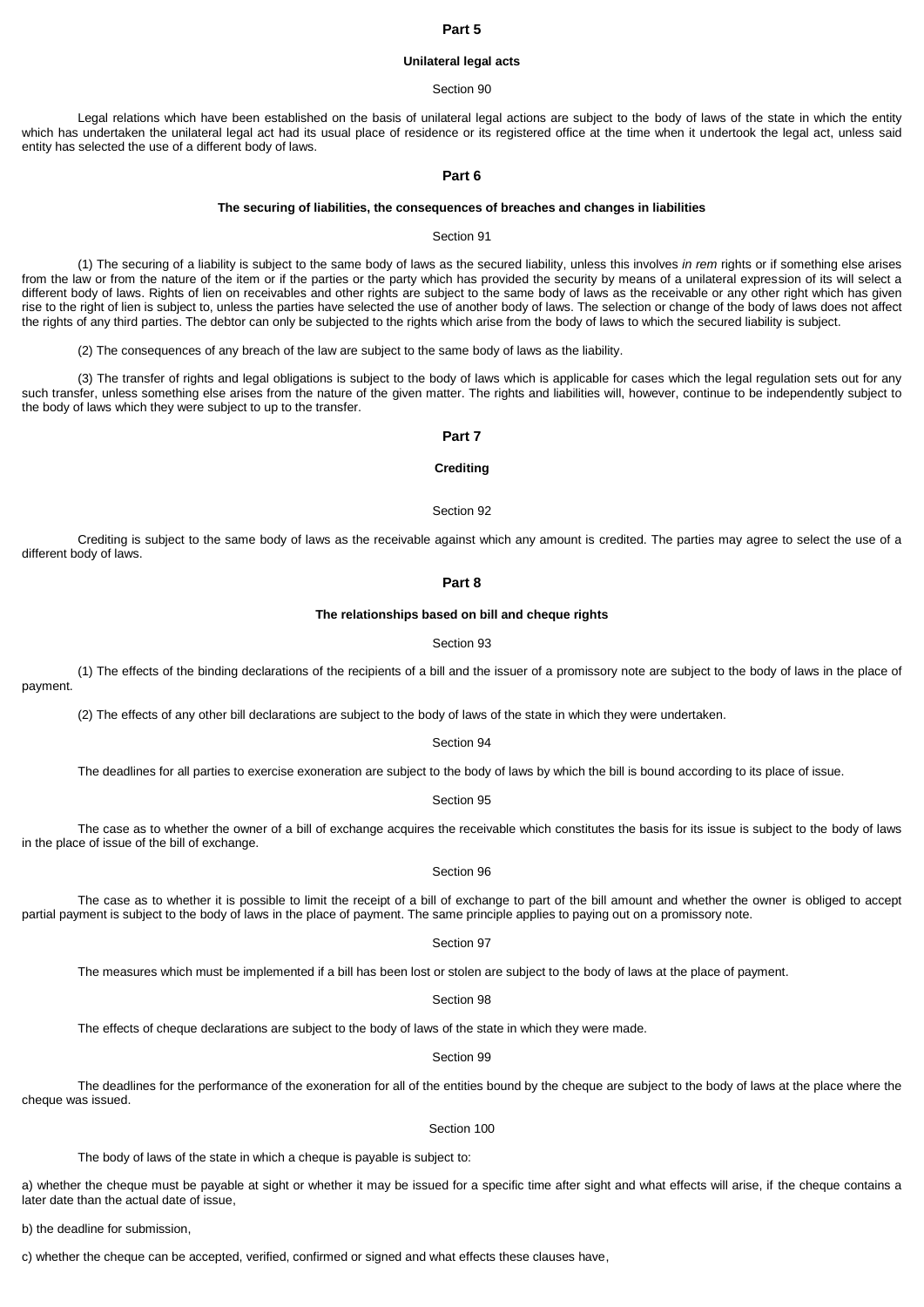d) whether the owner may request partial payment and whether the owner must accept it,

e) whether it is possible to cross the cheque or to equip it with the phrase "not negotiable" or with a phrase of the same meaning and what effects the crossing or "not negotiable" phrase or the phrase of the same meaning have,

f) whether the owner has any special coverage rights and what these rights involve,

g) whether the issuer can withdraw the cheque or resist the settlement of the cheque,

h) the measures which must be implemented, if the cheque is lost or stolen,

i) whether a protest or a finding of the same meaning is necessary to preserve the exoneration against the endorsers, the insurer and any other parties bound by the cheque.

## **Part 9**

## **Some non-contractual obligatory relationships**

Section 101

Non-contractual obligatory relationships arising from the violation of privacy and personal rights, including slander, are subject to the body of laws of the state in which said violation occurred. The injured party may however choose the use of the body of laws of the state in which:

a) the injured party has his or her usual place of residence,

b) the wrongdoer has its usual place of residence or registered office, or

c) the result of the violation has occurred, providing it could have been foreseen by the wrongdoer.

## **PART FIVE**

# **JUDICIAL ASSISTANCE ABROAD**

## Section 102

Unless stated otherwise, the courts make contact with foreign organisations via the Ministry of Justice.

#### Section 103

Upon being requested to do so, the Czech courts will provide foreign courts or authorities with judicial assistance under the condition of reciprocity. The assistance may be refused:

a) if the performance of the requested act does not fall under the jurisdiction of the requested court; if, however, the realisation thereof falls under the jurisdiction of another court, the request will be forwarded to the court in question or to another authorised public administration body for settlement, or

b) if the performance of the requested act contravenes public order.

## Section 104

(1) The requested judicial assistance will be provided in accordance with Czech legal regulations. If so requested by a foreign organisation, it is possible to proceed in accordance with a foreign procedural regulation, provided the requested procedure is not at odds with public order.

(2) If a foreign court so requests, it is possible to question any witnesses, experts and participants in the proceedings, including under oath. This also applies, if it is necessary to submit declarations about the facts which are decisive for exercising or preserving entitlements made under oath abroad.

(3) The oath for the witnesses and participants in the proceedings is as follows: "I swear on my honour that I will tell the full and complete truth about everything that I am asked and that I will not withhold any information".

(4) The expert's oath is as follows: "I swear on my honour that I will present my expert opinion to the best of my knowledge and belief".

(5) As far as any additional oath is concerned, the wording of the oath will be changed accordingly.

## Section 105

If a foreign written document is not accompanied by an official translation into Czech, it shall only be delivered to the recipient, if the recipient is prepared to accept it. The recipient must be instructed as to the fact that he or she must be aware of the legal consequences which may arise abroad, if the recipient refuses to accept delivery of the given document.

## Section 106

(1) Upon being requested to do so by a Czech court, a Czech foreign mission will undertake:

a) deliveries to individuals in the state where it carries out its activities, if to do so is in accordance with the international treaty or international law in general or if the regulations of the state where the act is to be undertaken do not prevent this,

b) deliveries to citizens of the Czech Republic in the state where the act is supposed to be undertaken who enjoy diplomatic privilege and immunity there and the questioning of such citizens as witnesses, experts or participants in the proceedings,

c) the questioning of witnesses, experts and participants in the proceedings, as well as any other procedural acts, provided said individuals present themselves voluntarily and if this is not prevented by the regulations which are valid in the state where the act is supposed to be undertaken or provided that is not prevented by any significant impediments.

(2) The Czech foreign mission will carry out its actions for the requesting court accordingly and in accordance with the regulations, and the actions undertaken by it will have the same effects as if the court had undertaken them itself.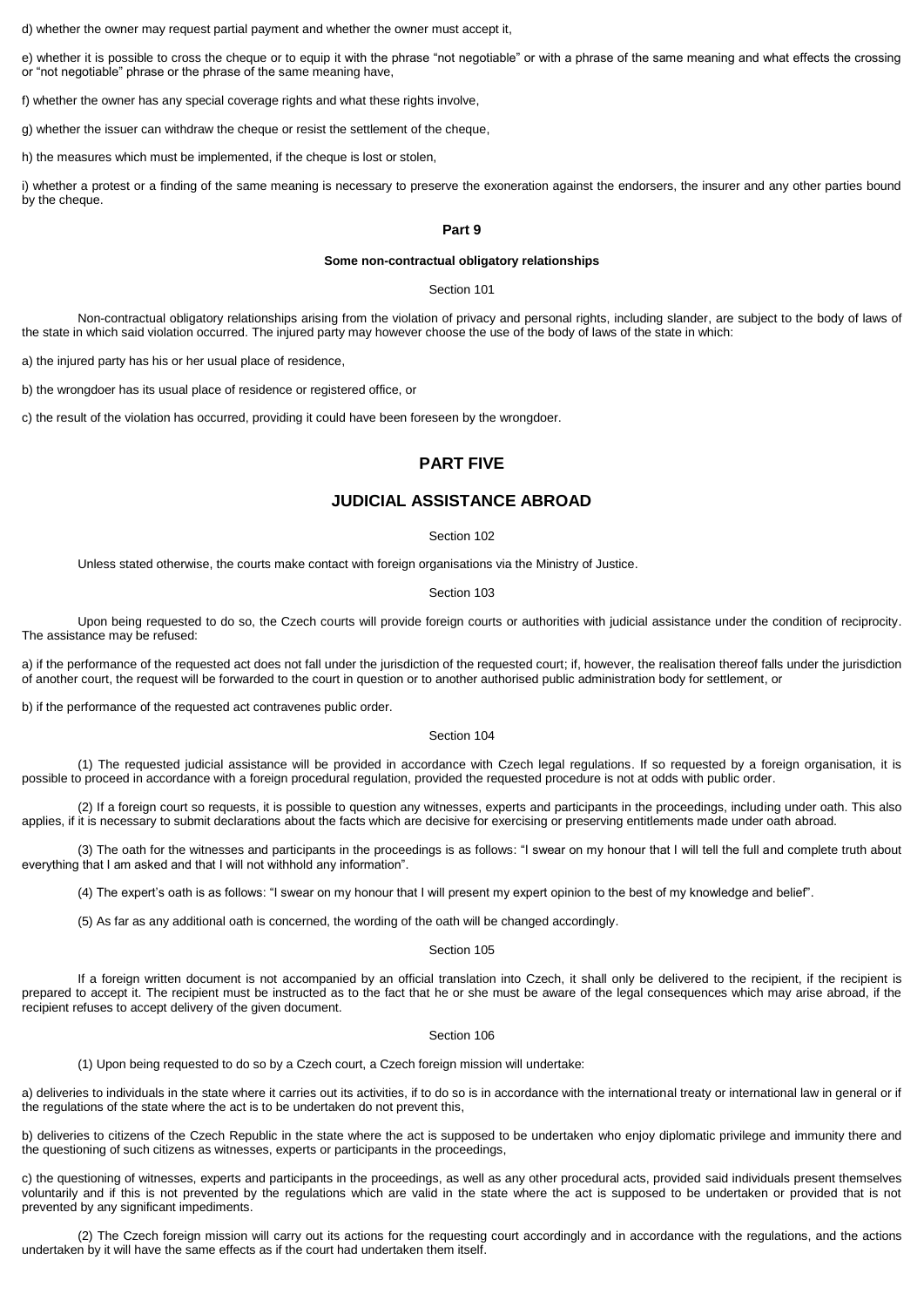(3) If inheritance proceedings are held abroad and the circumstances suggest that the devisee is a citizen of the Czech Republic or that said devisee has his or her usual place of residence in the Czech Republic, the court will implement actions aimed at securing the estate at the behest of the Ministry of Foreign Affairs. The locally appropriate court is the district court, in whose precinct the secured entity is resident, or otherwise the court in whose precinct the Ministry of Foreign Affairs has its registered office.

## Section 107

Deliveries undertaken at the request of a Czech court by a foreign body as well as any evidence collected by it will be effective, even if they are not in accordance with the regulations of foreign law, provided they comply with Czech regulations.

### Section 108

## **A certificate of Czech law**

The Ministry of Justice will issue a certificate of the law valid in the Czech Republic to whoever requires it in order to exercise his or her rights abroad. Such a certificate may not include an interpretation of the legal regulation or an analysis of how the legal regulation should be applied with regard to a specific matter.

### Section 109

## **Higher verification of documents**

The Ministry of Justice and subsequently the Ministry of Foreign Affairs will append higher verification to documents which have been issued or verified by the courts or to documents which have been compiled or verified by a notary public or a court bailiff and which are to be used abroad, upon being requested to do so by the holder of said documents. Such higher verification cannot be appended to a simple copy of a document.

### Section 110

### **The statement of the Ministry of Justice**

In the case of any doubt when negotiating the matters regulated by this Act, the Ministry of Justice will provide a statement upon being requested to do so by the court.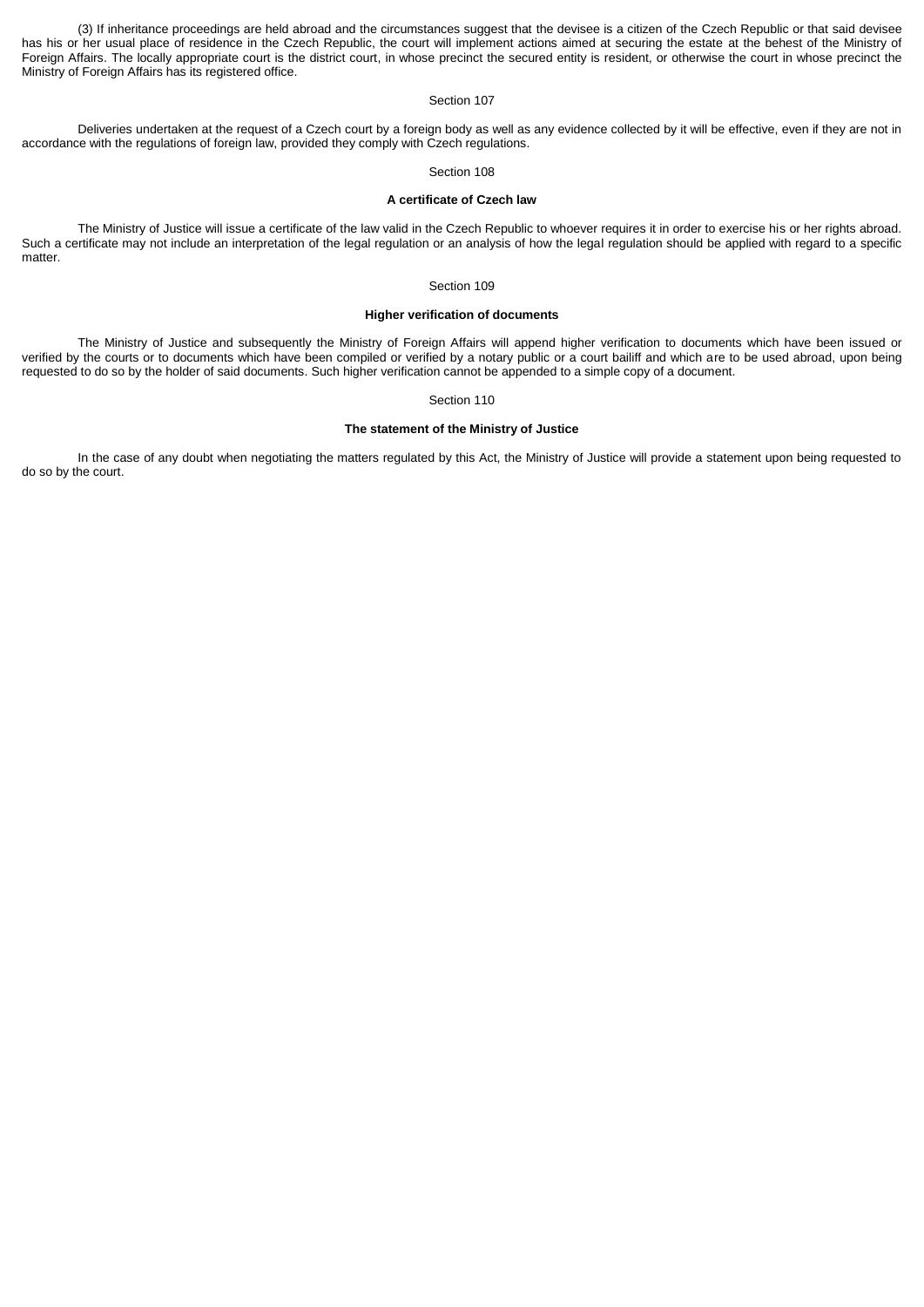## **PART SIX**

## **BANKRUPTCY PROCEEDINGS**

## CHAPTER I

## THE GENERAL PROVISIONS

### Section 111

(1) If the jurisdiction of the Czech courts to commence insolvency proceedings is given pursuant to the directly applicable European Union regulation 6), these proceedings will also apply to the debtor's property located in a state other than a European union member state, provided the state in question recognises the effects of such proceedings within its territory, and they will do so to the extent enabled by the body of laws of the foreign state in question. The insolvency trustee will also exercise his or her authority in the foreign state, provided the body of laws of the foreign state in question so enables, and will do so to the extent enabled by the foreign state's body of laws.

(2) Czech courts may commence and hold insolvency proceedings, if the debtor has business premises in the Czech Republic, if a creditor who has his or her usual place of residence or registered office in the Czech Republic so requests or if a receivable arises for the creditor during the activities of the business premises in question. In this case, the effects of the proceedings are limited to the property located in the Czech Republic.

(3) It is also possible to use its rules governing conflicting laws analogously except those cases which are subject to the directly applicable European Union regulations 6).

(4) If a judgement has been issued on the bankruptcy of a participant in a system of payments with settlement finality, a foreign system of payments with settlement finality, a settlement system with settlement finality or a foreign settlement system with settlement finality, or if another judgement has been issued with regard to such a participant or if any other intervention with similar effects has been undertaken by a public authority body, the rights and responsibilities of said participant arising from its participation in the system are subject to the same body of laws as that which the legal relationships between the participants in the system are subject to when carrying out clearance or settlement. The selection of a different body of laws is prohibited

(5) Foreign judgements in matters of bankruptcy proceedings are recognised under the condition of reciprocity, provided the debtor's main interests are concentrated in the foreign state in which said judgements have been issued and provided the debtor's property in the Czech Republic is not the subject of proceedings which have already commenced in accordance with subsection 2. In these cases and otherwise, if no proceedings have been commenced by a Czech court against the property which has become the subject of the bankruptcy proceedings abroad, the debtor's chattels which are located in the Czech Republic will be submitted to the foreign court upon request, provided this involves a court in a state which preserves the principle of reciprocity. The debtor's property may, however, only be sent abroad, once the rights for the exclusion of an item from the assets and the rights of the secured creditors which were acquired earlier than the request was received from the foreign court or from any other appropriate body have been satisfied.

## CHAPTER II

## THE BANKRUPTCY OF A FINANCIAL INSTITUTION

#### Section 112

(1) For the purposes of this Act, a financial institution means a bank, a savings bank or a credit union, a foreign bank, provided it enjoys the advantages of a uniform licence in accordance with European Union law in the case of subsections 2, 5 to 9 and 12 to 14, and a foreign bank from a state other than a European Union member state or a state which is part of the European Economic Area (hereafter simply referred to as a "member state") which has a branch in at least two member states.

(2) For the purposes of this Act, the bankruptcy of a financial institution is understood to mean a situation resolved:

a) by means of collective proceedings undertaken with regard to a financial institution,

commenced and monitored by the administrative or judicial bodies of a member state, whose aim is the sale of the property under the supervision of these bodies, including cases where the proceedings are concluded with the clearance of the debts or with any other measures with the same effect (hereafter simply referred to as the "bankruptcy proceedings"), or

b) by means of measures aimed at preserving or renewing the financial institution's stable financial situation and which may influence the already existing rights of third parties, including measures involving the option of suspending payments, suspending the recoverability of receivables, deferring measures associated with the enforcement of a judgement or the reduction of receivables (hereafter simply referred to as "reorganisation").

(3) Reorganisation is undertaken in accordance with the legal regulations and the procedures which are valid in the state where the financial institution was issued a licence or any similar authorisation, unless stated otherwise herein.

(4) The bankruptcy proceedings are undertaken in accordance with the legal regulations and the procedures which are valid in the state where the financial institution was issued a licence or a similar authorisation, unless stated otherwise herein, and especially as far as the following is concerned:

a) the property which forms part of the assets and the disposal of the property which the financial institution had acquired prior to the commencement of the bankruptcy proceedings,

b) the authorisation of the financial institution and the individuals administering the bankruptcy proceedings,

c) the conditions under which it is possible to set-off receivables,

d) the effects of the bankruptcy proceedings on the current contracts in which the financial institution is a party,

e) the effects of the bankruptcy proceedings on any judicial or arbitration proceedings being undertaken with the individual creditors, with the exception of proceedings undertaken in accordance with Section 114, subsection 2,

f) the receivables which must be registered as the property of the financial institution and the disposal of the receivables which have arisen after the commencement of the bankruptcy proceedings,

g) the rules regulating the registration, verification and securing the receivables,

h) the rules regulating the allocation of the revenues from the sale of the property, the designation of the order of the receivables and the rights of the creditors whose receivables have been partially satisfied since the commencement of the bankruptcy proceedings upon the basis of the *in rem* property rights or by means of crediting,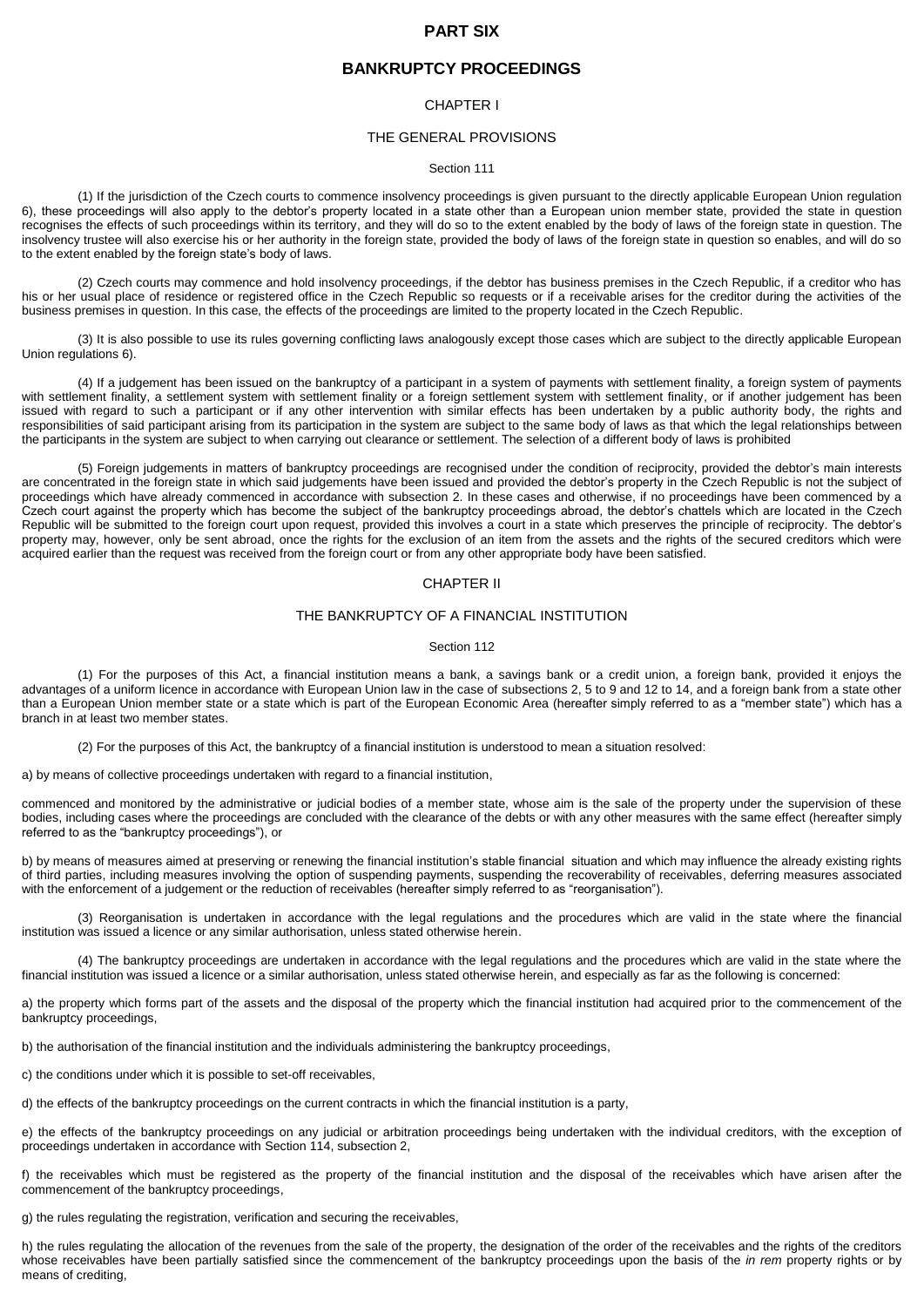i) the conditions for the termination of the bankruptcy proceedings and the consequences of the termination of the bankruptcy proceedings,

j) the creditors' rights after the termination of the bankruptcy proceedings,

k) the entity which is obliged to defray the costs and expenses associated with the bankruptcy proceedings, or

l) the rules concerning the invalidity, ineffectiveness or contestability of the legal actions on the basis of the injury to creditors 7).

(5) The effects of the commencement of the bankruptcy proceedings and the reorganisation on:

a) employment contracts and the employment relations are exclusively subject to the body of laws of the member state which is relevant for the employment contract,

b) a contract which bestows the right to use or acquire a piece of real estate is exclusively subject to the body of laws of the member state in whose territory the real estate is located; the same body of laws is designated in the case of movable chattels and real estate,

c) the rights to real estate, vessels or aircraft which are subject to registration in a public register are exclusively subject to the body of laws of the state in which the register in question is administered.

## Section 113

(1) The exercising and enforcement of the rights to investment instruments, the existence or transfer of which presupposes their entry in a register, in an account or in a central deposit system which is administered or located in a member state is subject to the body of laws of that given state.

(2) Any final settlement agreements are exclusively subject to the body of laws which is relevant to the contract which regulates any such agreement.

(3) Without in any way affecting the provision of subsection 1:

a) agreements on repurchase transactions are exclusively subject to the applicable law which is relevant for the contract which regulates any such agreement,

b) transactions realised within the framework of a regulated market with investment instruments are exclusively subject to the body of laws which is relevant for the contract which regulates any such transactions.

(4) The provisions of Section 112, subsection 4 do not apply to the rules for the invalidity, ineffectiveness or contestability of any legal acts as a result of any injury to creditors, provided the entity which benefits from these acts can prove that:

a) the actions which have injured the creditors are subject to the body of laws of a member state other than the state which issued the financial institution a licence or any such similar authorisation, and

b) this law does not grant any means of contesting the legal actions in the given case.

(5) The provisions of Section 112, subsection 3 do not apply to the rules for the invalidity, ineffectiveness or contestability of any legal acts as a result of any injury to creditors arising from the legal regulation of the reorganisation which has been ruled on by a court, provided said legal acts were undertaken prior to its adoption and provided the entity which benefits from these acts can prove that:

a) the actions which have injured the creditors are subject to the body of laws of a member state other than the state which issued the financial institution a licence or any such similar authorisation, and

b) this body of laws does not admit any means of disputing the given legal actions in this case.

Section 114

(1) If a financial institution alienates:

a) a piece of real estate,

b) a vessel or aircraft which is subject to registration in a public register, or

c) investment instruments or the rights to them, whose existence or transfer presupposes their registration in a register, in an account or in a central deposit system which is held or located in any member state,

as a consideration and does so by means of any actions undertaken after the commencement of the bankruptcy proceedings or the adoption of the reorganisation measures, the effects of any such actions will be subject to the body of laws of the member state in whose territory the real estate is located or in whose jurisdiction the register, account or deposit system is administered.

(2) The effects of the reorganisation or of bankruptcy proceedings on any ongoing court proceedings concerning the property values or rights which the financial institution has been relieved of are exclusively subject to the body of laws of the state in which the court proceedings are ongoing.

(3) The option of requesting crediting against the financial institution's receivables is subject to the body of laws which the financial institution's receivable is subject to; this does not affect the provisions of Section 112, subsection 4, letter l).

(4) The selection of a different body of laws is prohibited in the cases set out in subsections 1 to 3, in Section 112 subsections 3 to 5 and in Section 113.

## CHAPTER III

## THE BANKRUPTCY OF AN INSURANCE COMPANY

### Section 115

(1) According to this Act, the bankruptcy of an insurance company is understood to mean a situation resolved:

a) by means of collective management, part of which includes the sale of the insurance company's assets and the allocation of the yield from the sale among the creditors, shareholders or partners, including any unavoidable intervention of the administrative and judicial bodies of the member state, including any cases where the collective proceedings are concluded by means of a settlement or any other similar measures regardless of whether this has or has not been caused by insolvency or whether it is voluntary or compulsory (hereafter simply referred to as "insolvency proceedings in the case of the bankruptcy of an insurance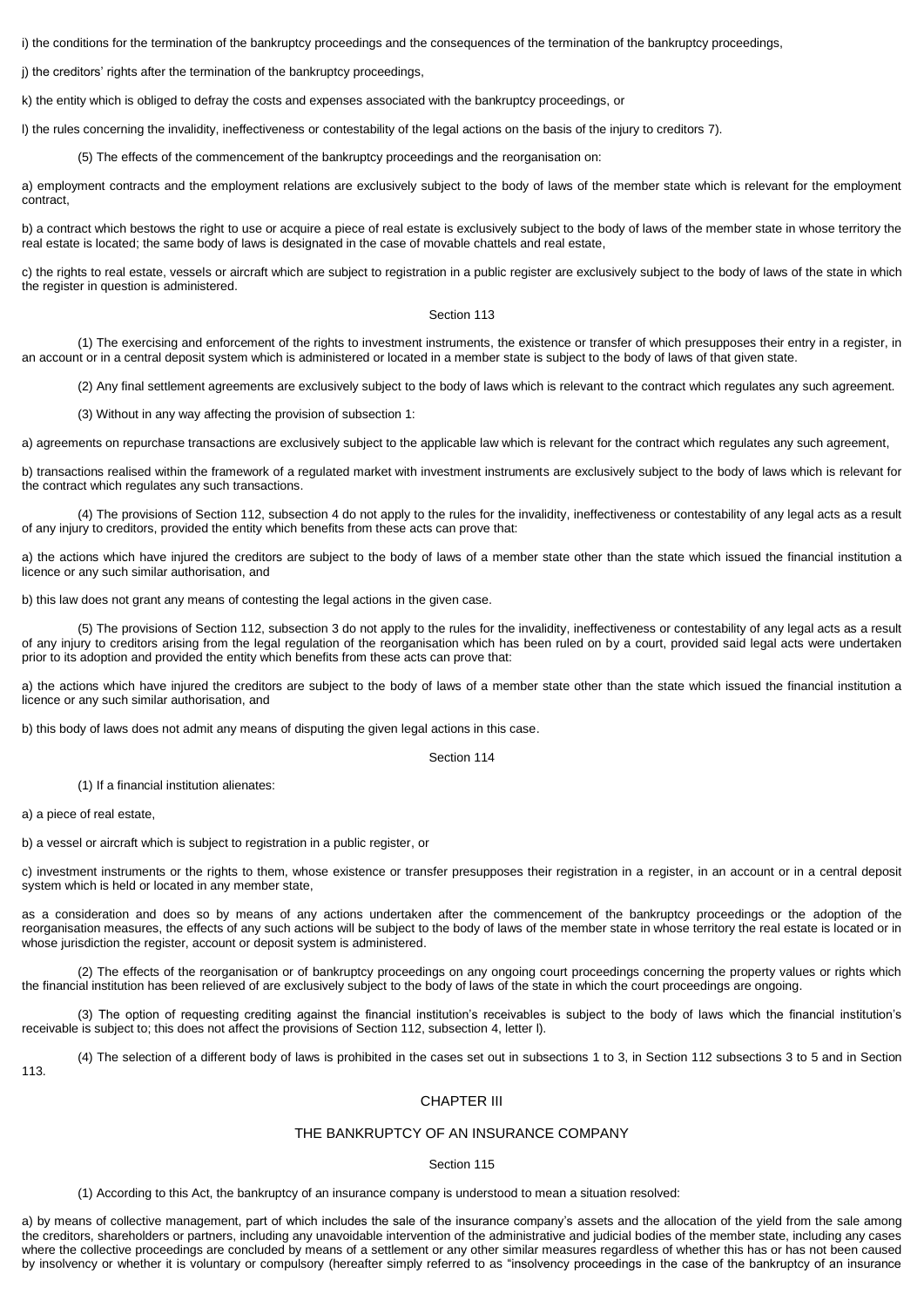### company"), or

b) by means of measures, including any intervention by the administrative or judicial bodies of the member state, aimed at preserving or renewing a healthy financial situation in the entity and which may influence any already existing third party rights, including measures involving the option of suspending payments, suspending the recoverability of receivables, deferring any measures associated with the enforcement of a judgement or the reduction of receivables (hereafter simply referred to as "reorganisation measures in the case of the bankruptcy of an insurance company").

(2) For the purposes of this Act, an insurance company is also understood to mean a branch of an insurance company, provided the registered office of the insurance company in question is not located within the territory of any of the member states and provided said insurance company has been authorised to carry out its activities in the member state in accordance with European Union law.

(3) The reorganisation measures in the case of the bankruptcy of an insurance company, including any branches thereof, are implemented in accordance with the legal regulations and procedures which are valid in the state where the insurance company was granted authorisation to carry out its activities, unless stated otherwise 8). The reorganisation measures do not prevent the commencement of bankruptcy proceedings. The reorganisation measures are effective in all of the member states as of the moment when they come into effect in the state according to the first sentence.

(4) Insolvency proceedings in the case of the bankruptcy of an insurance company take place in accordance with the legal regulations and procedures in the state where the insurance company was granted authorisation to carry out its activities, unless stated otherwise herein. This especially involves:

a) property which constitutes part of the assets and the disposal of property which the insurance company acquired or transferred after the commencement of the insolvency proceedings in the case of the bankruptcy of an insurance company,

b) the authorisation of the insurance company and the entity carrying out the bankruptcy,

c) the conditions under which it is possible to credit receivables against one another,

d) the effects of the insolvency proceedings on any current contracts, in which the insurance company is a party, in the case of the bankruptcy of an insurance company,

e) the effects of the insolvency proceedings on any judicial and arbitration proceedings held with individual creditors in the case of the bankruptcy of an insurance company, with the exception of the proceedings undertaken in accordance with Section 116, subsection 4,

f) any receivables which must be registered against the insurance company's property and the disposal of the receivables which have arisen after the commencement of the insolvency proceedings in the case of the bankruptcy of an insurance company,

g) the rules regulating the registration, verification and securing or receivables,

h) the rules regulating the allocation of the yields from the sale of property and the designation of the order of the receivables and the rights of those creditors whose receivables have been partially settled upon the basis of *in rem* rights or by means of the crediting of receivables after the commencement of the insolvency proceedings in the case of the bankruptcy of an insurance company,

i) the conditions for the completion of the insolvency proceedings in the case of the bankruptcy of an insurance company and the consequences of the completion of the insolvency proceedings in the case of the bankruptcy of an insurance company, especially by means of settlement,

j) the rights of the creditors after the completion of the insolvency proceedings in the case of the bankruptcy of an insurance company,

k) the entity obliged to defray the costs and expenses in the case of the bankruptcy of an insurance company, or

l) the rules concerning the invalidity, ineffectiveness or contestability of the legal grounds based on damages incurred by the creditors.

(5) The effects of the reorganisation measures in the case of the bankruptcy of an insurance company or the commencement of insolvency proceedings in the case of the bankruptcy of an insurance company on:

a) employment contracts and employment relations and any corresponding relations are exclusively subject to the law of the member state which is decisive with regard to the given employment contract or employment relations,

b) a contract which authorises the use or acquisition of real estate is exclusively subject to the law of the member state in whose territory the real estate is located,

c) the rights to real estate, a vessel or an aircraft which is subject to registration in a public register is exclusively subject to the law of the member state in whose jurisdiction the register is administered.

### Section 116

(1) Without in any way affecting the *in rem* rights of the creditors and any third parties with regard to property belonging to the debtor, the effects of any reorganisation measures in the case of the bankruptcy of an insurance company or the effects of any insolvency proceedings in the case of the bankruptcy of an insurance company on the rights and responsibilities of any entities in the regulated market are subject to the body of laws which applies to the given market. This does not in any way affect the use of the provisions of Section 115, subsection 4, letter l) in the case of any legal acts undertaken with the aim of deferring payments or transactions subject to the body of laws which applies to that market.

(2) The provisions of section 115, subsection 4, letter l) do not apply to the rules pertaining to the invalidity, ineffectiveness or contestability of any legal acts due to the incurrence of damages by the creditors, if the entity which has received benefit from any such acts can prove that:

a) the acts which have damaged the creditor are subject to the body of laws of a different member state than the state which issued the insurance company with official authorisation to carry out its activities, and

b) this body of laws does not permit any means of disputing the legal act in question in the given case.

(3) If an insurance company appropriates any of the following items as consideration after the adoption of the reorganisation measures in the case of the bankruptcy of an insurance company or after commencement of insolvency proceedings in the case of the bankruptcy of an insurance company:

a) real estate,

b) a vessel or aircraft subject to registration in a public register, or

c) investment securities or any other securities or the rights to them, their existence or the transfer thereof presupposing their registration in a register, an account or the central deposit system which is held or any member state,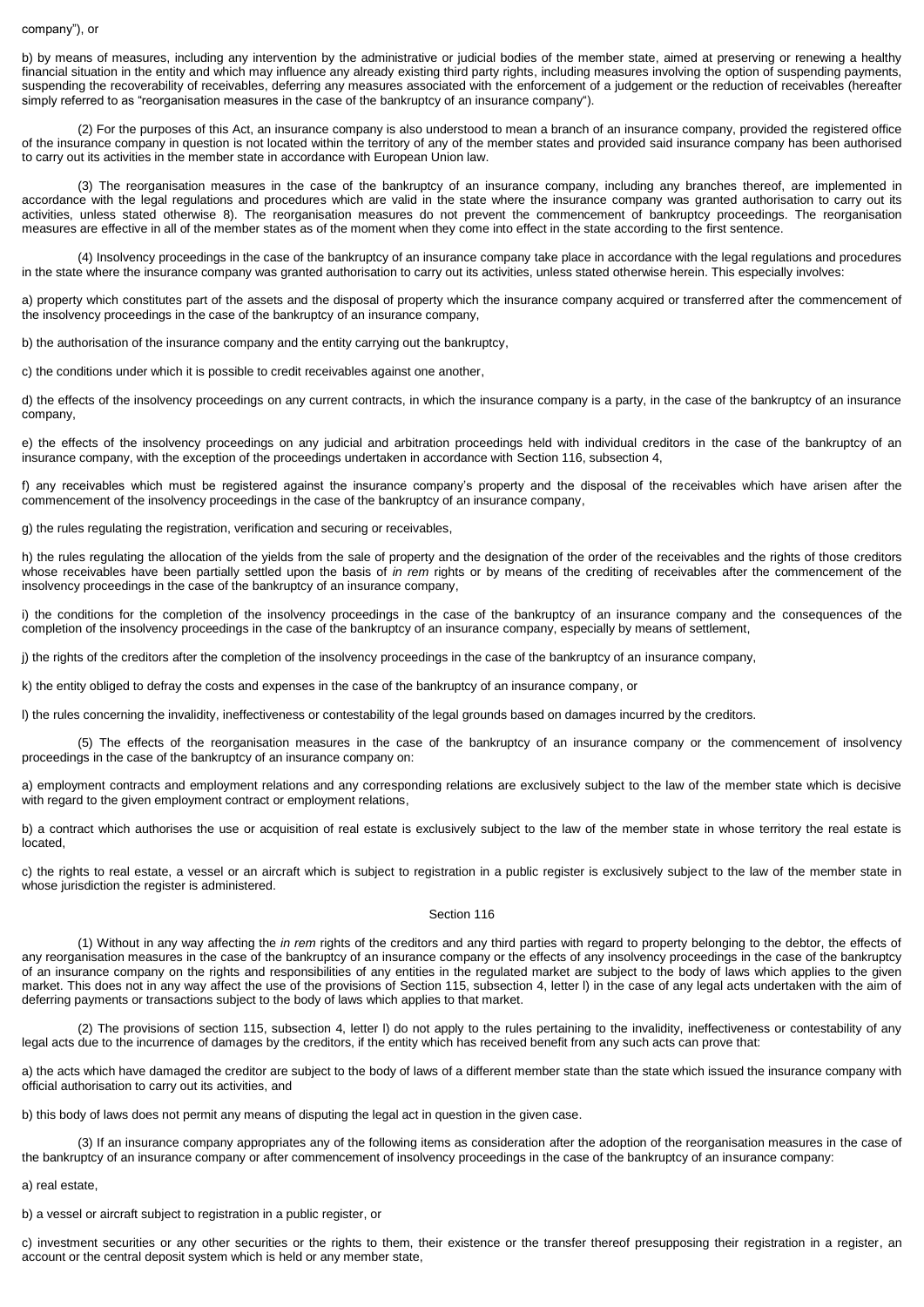the effects of any such acts will be subject to the body of laws of the member state in whose territory the real estate is located or under whose jurisdiction the register, account or central deposit system is administered.

(4) The effects of the reorganisation measures in the case of the bankruptcy of an insurance company on any ongoing judicial proceedings concerning the assets or the rights which the insurance company has been stripped of are exclusively subject to the body of laws of the member state in which the judicial proceedings are being held.

(5) The option of requesting the crediting of receivables against the debtor's receivables is subject to the body of laws which the debtor's receivable is subject to. This does not affect the provisions of Section 115, subsection 4, letter l).

(6) The selection of a different body of laws is prohibited in the cases set out in subsections 1 and 3 to 5 and in Section 115, subsections 3 to 5.

# **PART SEVEN**

# **ARBITRATION PROCEEDINGS AND THE RECOGNITION AND ENFORCEMENT OF FOREIGN ARBITRATION JUDGEMENTS**

### Section 117

## **Arbitration agreements**

(1) The admissibility of an arbitration contract is assessed in accordance with Czech law. The other requisites of the arbitration contract are assessed in accordance with the body of laws of the state in which the arbitration award is to be issued.

(2) The body of laws which applies to the other requisites of the arbitration contract also applies to the form of the arbitration contract. It is, however, sufficient, if the body of laws of the place or places where the statement of will took place is complied with.

Section 118

#### **The capacity of a foreigner to be an arbiter**

A foreigner may also perform the role of an arbiter, provided said foreigner has the capacity to undertake legal acts in accordance with the body of laws of the state in which he or she is a citizen. It is, however, sufficient, if said foreigner has the capacity to undertake legal acts under Czech law. The other requirements for the performance of the function of an arbiter designated for the resolution of disputes arising from consumer contracts are set out in a different legal regulation.

#### Section 119

### **The designation of the applicable law**

The body of laws which applies to a dispute is the body of laws which has been selected by the parties. If the parties have not selected any such body of laws, it will be designated by the arbiters on the basis of the provisions of this Act. It is only possible to take into account the rules governing the conflicting laws, if this arises from the selection of the body of laws undertaken by the parties. If the parties have expressly authorised the arbiters to do so, the arbiters may rule on the dispute in accordance with the principles of fairness; if this involves disputes based on consumer contracts, the applicable law's consumer protection provisions must also be used. The provisions of Section 87, subsection 2 also apply to judgements reached in arbitration proceedings.

#### **The recognition and enforcement of foreign arbitration judgements**

## Section 120

Arbitration judgements issued in a foreign state will be recognised and enforced in the Czech Republic as Czech arbitration judgements, if reciprocity is guaranteed. Reciprocity is also considered to have been guaranteed, if the foreign state generally declares that foreign judgements are enforceable under the condition of reciprocity.

#### Section 121

The recognition or enforcement of a foreign arbitration judgement will be refused, if the foreign arbitration judgement:

a) is not final and conclusive or enforceable in accordance with the body of laws of the state in which it was published,

b) has been repealed in the state in which it was issued or according to whose body of laws it has been issued,

c) is subject to a defect which constitutes grounds for repealing a Czech arbitration judgement by the courts, or

d) goes against public order.

### Section 122

(1) The recognition of a foreign arbitration judgement is not expressed by means of a special judgement. A foreign judgement is recognised by means of the fact that it is taken into account as if it were a Czech judgement, while adhering to the provisions of Sections 120 and 121.

(2) The enforcement of a foreign arbitration judgement is subject to a judgement of a Czech court which must be duly justified.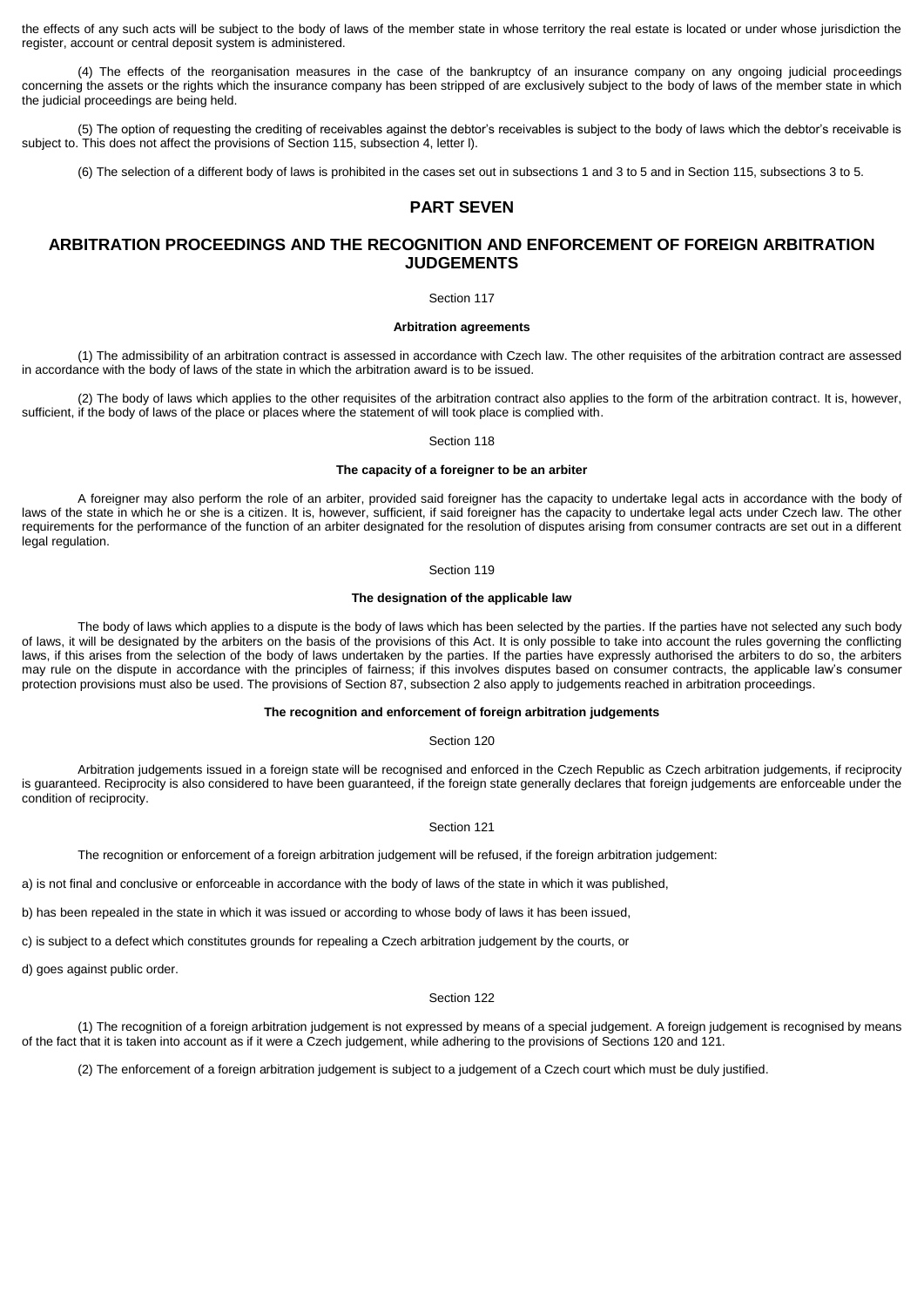# **PART EIGHT**

## **THE TRANSITIONAL AND FINAL PROVISIONS**

#### Section 123

### **The transitional provisions**

(1) The establishment and existence of legal relationships and the facts arising from them prior to the date of this Act coming into effect, including the selection of the body of laws, are assessed according to the existing legal regulations. The provisions of this Act are also used for legal relationships arising prior to the date when it came into effect, if they are of a permanent, long-term nature and the participants have repeatedly or permanently acted within the framework of said relationships, or if the facts which were of significance for the relationship as of the date that the Act came into effect remain in place, provided the relationship involves any such actions or facts.

(2) The provisions of the existing legal regulations governing the jurisdiction of the Czech courts apply to proceedings commenced prior to this Act coming into effect. They also apply to proceedings concerning matters of the recognition and enforcement of foreign judgements and foreign arbitration judgements with regard to the conditions for their recognition and enforcement.

### Section 124

## **The repeal provisions**

The following regulations have been repealed:

1. Act no[. 97/1963 Coll.](aspi://module=) governing private and procedural international law

2. Act no[. 361/2004 Coll.](aspi://module=) which amends Act no[. 97/1963](aspi://module=) Coll. governing private and procedural international law, as amended.

3. Article III of Act no[. 158/1969 Coll.](aspi://module=) which supplements and amends the Civil Procedure Code, the Notary Code and the Act governing private and procedural international law.

4. Article II of Act no. [234/1992 Coll.](aspi://module=) which supplements and amends Family Act no[. 94/1963 Coll.,](aspi://module=) as amended by Act no. [132/1982 Coll.](aspi://module=)

5. Article V of Act no. [264/1992 Coll.,](aspi://module=) which supplements and amends the Civil Code, repeals the Act governing state notaries public and proceedings before a notary public (the Notary Code) and amends and supplements some other Acts.

6. Part one of Act no. [125/2002 Coll.](aspi://module=) which amends some Acts in association with the adoption of the System of Payments Act.

7. Part four of no. [37/2004 Coll.](aspi://module=) governing insurance policies and amendments to the associated Acts (the insurance Policy Act).

8. Part twenty-one of Act no. [257/2004 Coll.](aspi://module=) which amends some Acts in association with the adoption of the Act governing commercial activities in the capital market, the Collective Investment Act and the Bond Act.

9. Part thirteen of Act no. [377/2005 Coll.](aspi://module=) governing the supplementary supervision of banks, savings banks and credit unions, electronic money institutions, insurance companies and securities traders in financial conglomerates and the amendments to some other Acts (the Financial Conglomerates Act).

10. Part twenty-six of Act no. [57/2006 Coll.](aspi://module=) governing the amendment of Acts in association with the unification of financial market supervision.

11. Part twenty-two of Act no. [70/2006 Coll.](aspi://module=) which amends some Acts in association with the adoption of the Act governing the imposition of international sanctions.

12. Part two of Act no. [233/2006 Coll.](aspi://module=) which amends Act no[. 99/1963 Coll.,](aspi://module=) the Civil Procedure Code, as amended, and some other Acts.

13. Part four of Act no. [296/2007 Coll.](aspi://module=) which amends Act no. [182/2006 Coll.](aspi://module=) governing bankruptcy and the methods of resolving it (the Insolvency Act), as amended, and some Acts in association with its adoption.

14. Part two of Act no. [123/2008 Coll.](aspi://module=) which amends Act no[. 99/1963 Coll.,](aspi://module=) the Civil Procedure Code, as amended, Act no. [97/1963 Coll.](aspi://module=) governing private and procedural international law, as amended and Act no[. 549/1991 Coll.](aspi://module=) governing court fees, as amended.

15. Part fifteen of Act no. [7/2009 Coll.](aspi://module=) which amends Act no. [99/1963 Coll.,](aspi://module=) the Civil Procedure Code, as amended, and further associated Acts.

16. Section 4, subsection 2 and Part five of Act no. [216/1994 Coll.](aspi://module=) governing arbitration proceedings and the enforcement of arbitration judgements

17. Article I, Part Four and Article II, Section Twelve of Bill and Cheque Act no. [191/1950 Coll.](aspi://module=)

18. Part One of Act no. [409/2010 Coll.](aspi://module=) governing an amendment in a number of Acts in association with the adoption of the Financial Security Act.

19. Part Three of Act no. [28/2011 Coll.](aspi://module=) which amends Act no[. 40/1964 Coll.,](aspi://module=) the Civil Code, as amended, and the other associated Acts.

# **PART NINE**

# **EFFECTIVENESS**

Section 125

This Act comes into effect on 1<sup>st</sup> January 2014.

 $\mathcal{L}=\mathcal{L}=\mathcal{L}=\mathcal{L}=\mathcal{L}=\mathcal{L}=\mathcal{L}=\mathcal{L}=\mathcal{L}=\mathcal{L}=\mathcal{L}=\mathcal{L}=\mathcal{L}=\mathcal{L}=\mathcal{L}=\mathcal{L}=\mathcal{L}=\mathcal{L}=\mathcal{L}=\mathcal{L}=\mathcal{L}=\mathcal{L}=\mathcal{L}=\mathcal{L}=\mathcal{L}=\mathcal{L}=\mathcal{L}=\mathcal{L}=\mathcal{L}=\mathcal{L}=\mathcal{L}=\mathcal{L}=\mathcal{L}=\mathcal{L}=\mathcal{L}=\mathcal{L}=\mathcal{$ 

## **Němcová**

**Klaus** 

**Nečas**